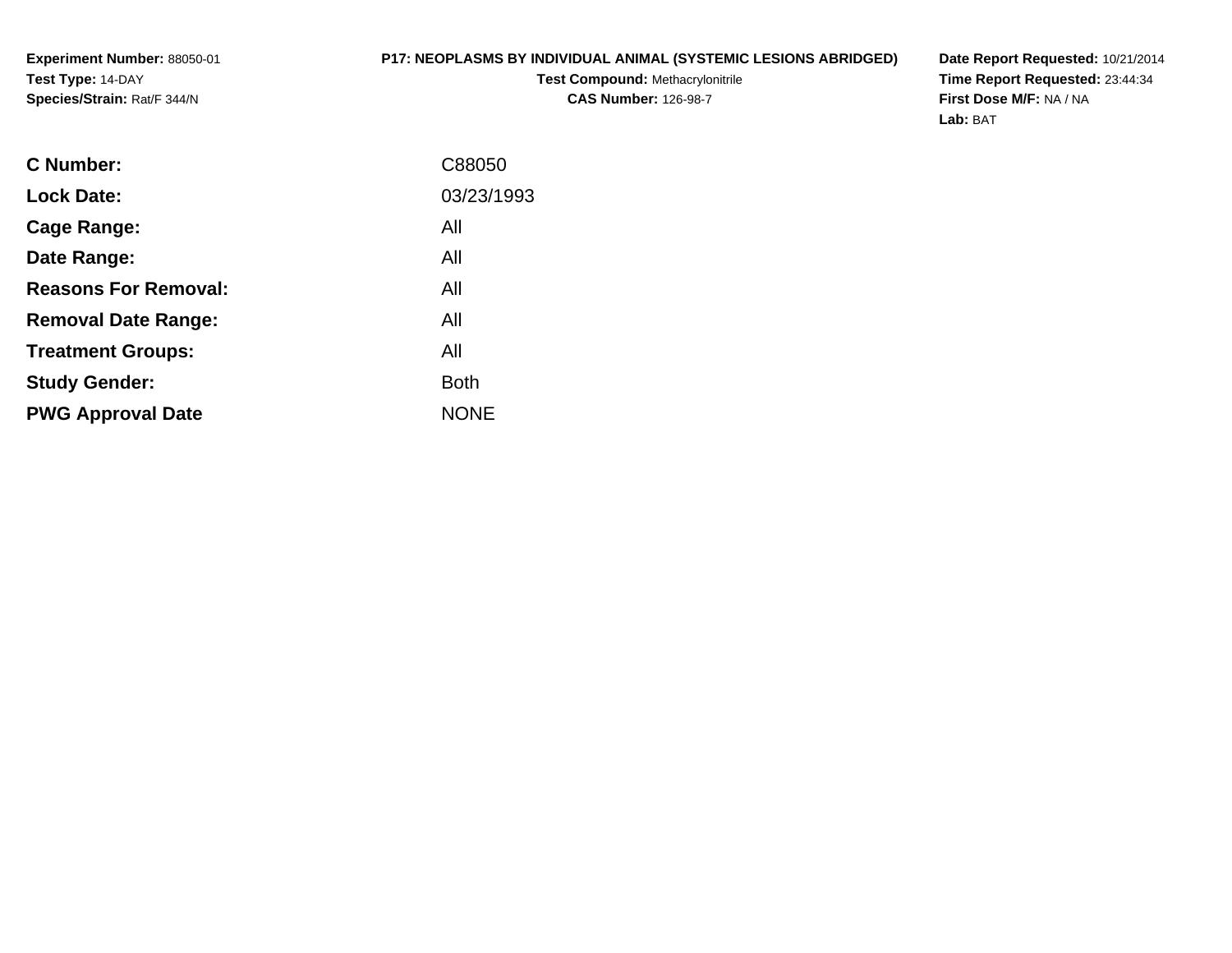#### **P17: NEOPLASMS BY INDIVIDUAL ANIMAL (SYSTEMIC LESIONS ABRIDGED)**

**Test Compound:** Methacrylonitrile

**CAS Number:** 126-98-7

**Date Report Requested:** 10/21/2014**Time Report Requested:** 23:44:34**First Dose M/F:** NA / NA**Lab:** BAT

| F 344/N Rat Male<br>$0$ G/L                                                                                      | DAY ON TEST<br><b>ANIMAL ID</b> | 0<br>0<br>1<br>5<br>0<br>$\Omega$<br>0<br>0<br>1 | 0<br>0<br>1<br>5<br>$\mathbf 0$<br>0<br>0<br>0<br>$\mathfrak{p}$ | 0<br>0<br>$\boldsymbol{l}$<br>5<br>0<br>0<br>0<br>0<br>3 | 0<br>0<br>$\boldsymbol{l}$<br>5<br>0<br>0<br>0<br>0<br>4 | 0<br>0<br>1<br>5<br>$\mathbf 0$<br>0<br>$\mathbf 0$<br>0<br>5 | <i><b>*TOTALS</b></i> |
|------------------------------------------------------------------------------------------------------------------|---------------------------------|--------------------------------------------------|------------------------------------------------------------------|----------------------------------------------------------|----------------------------------------------------------|---------------------------------------------------------------|-----------------------|
| <b>Alimentary System</b>                                                                                         |                                 |                                                  |                                                                  |                                                          |                                                          |                                                               |                       |
| Intestine Small, Duodenum<br>Liver<br>Stomach, Forestomach<br>Stomach, Glandular<br><b>Cardiovascular System</b> |                                 | +<br>$+$<br>$+$<br>$+$                           | +<br>$+$<br>$+$<br>$+$                                           | $\ddot{}$<br>$\ddot{}$<br>$+$<br>$+$                     | +<br>$\pm$<br>$+$<br>$+$                                 | +<br>$\ddot{}$<br>$\ddot{}$<br>$\ddot{}$                      | 5<br>5<br>5<br>5      |
| <b>NONE</b><br><b>Endocrine System</b>                                                                           |                                 |                                                  |                                                                  |                                                          |                                                          |                                                               |                       |
| <b>Adrenal Cortex</b><br>Adrenal Medulla<br><b>General Body System</b>                                           |                                 | +<br>$\ddot{}$                                   | $\ddot{}$                                                        | +<br>$\ddot{}$                                           | ٠<br>$\ddot{}$                                           | ٠<br>$\ddot{}$                                                | 5<br>5                |
| <b>NONE</b><br><b>Genital System</b>                                                                             |                                 |                                                  |                                                                  |                                                          |                                                          |                                                               |                       |
| <b>NONE</b><br><b>Hematopoietic System</b>                                                                       |                                 |                                                  |                                                                  |                                                          |                                                          |                                                               |                       |
| Spleen<br>Thymus<br><b>Integumentary System</b><br><b>NONE</b>                                                   |                                 | +<br>$\ddot{}$                                   | ٠<br>÷                                                           | $\ddot{}$<br>$\ddot{}$                                   | +<br>$\ddot{}$                                           | ÷<br>$\ddot{}$                                                | 5<br>5                |

\* ..Total animals with tissue examined microscopically; Total animals with tumor **M** . Missing tissue M ..Missing tissue

+ ..Tissue examined microscopically

I ..Insufficient tissue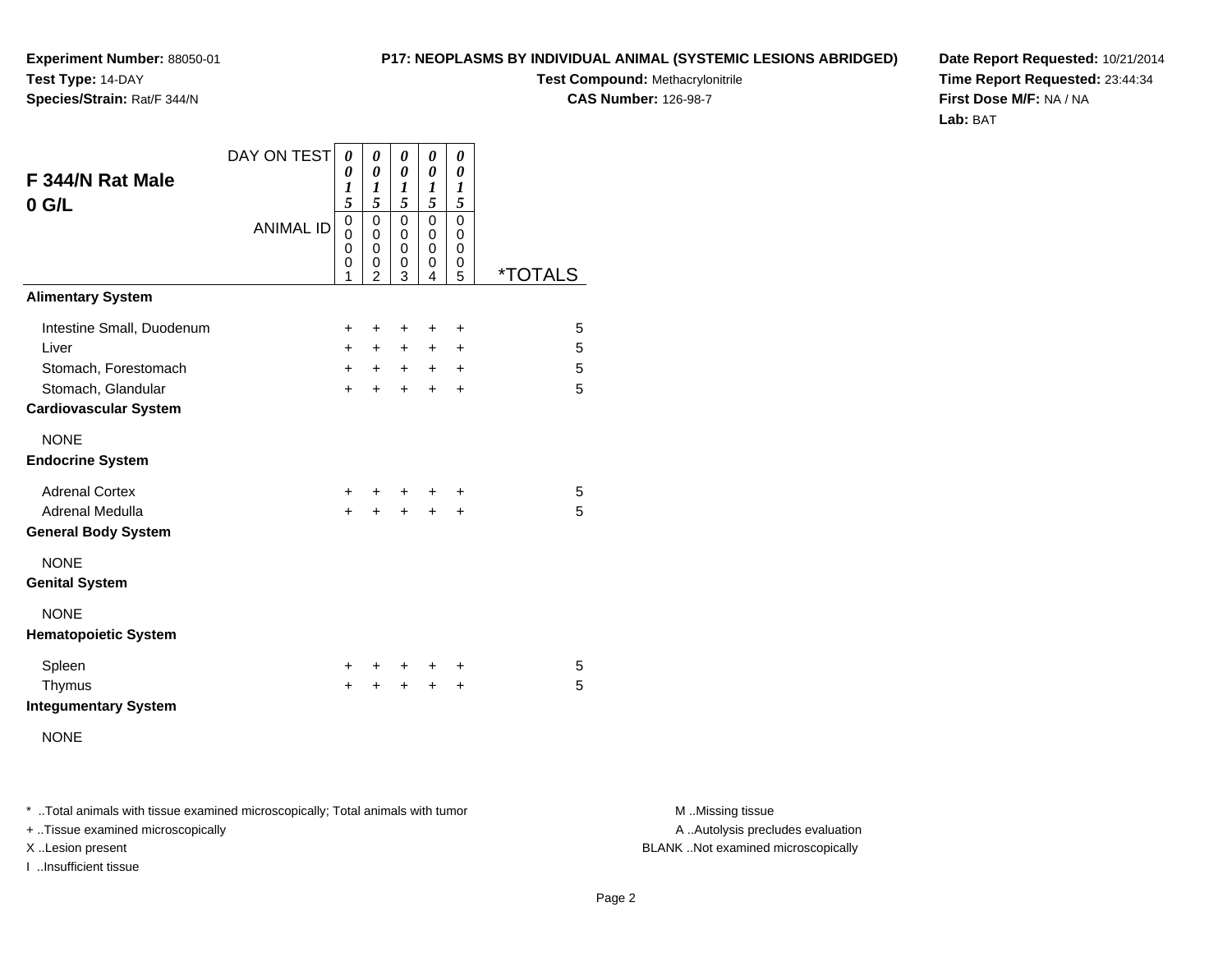#### **P17: NEOPLASMS BY INDIVIDUAL ANIMAL (SYSTEMIC LESIONS ABRIDGED)**

**Test Compound:** Methacrylonitrile

**CAS Number:** 126-98-7

**Date Report Requested:** 10/21/2014**Time Report Requested:** 23:44:34**First Dose M/F:** NA / NA**Lab:** BAT

| F 344/N Rat Male<br>$0$ G/L   | DAY ON TEST<br><b>ANIMAL ID</b> | 0<br>0<br>1<br>5<br>0<br>$\overline{0}$<br>0<br>0 | 0<br>0<br>1<br>5<br>0<br>$\mathbf 0$<br>$\mathbf 0$<br>0 | 0<br>0<br>1<br>5<br>0<br>$\mathbf 0$<br>0<br>0 | 0<br>0<br>1<br>5<br>0<br>0<br>0<br>0 | 0<br>$\theta$<br>1<br>5<br>0<br>0<br>$\mathbf 0$<br>0 |         |
|-------------------------------|---------------------------------|---------------------------------------------------|----------------------------------------------------------|------------------------------------------------|--------------------------------------|-------------------------------------------------------|---------|
|                               |                                 | 1                                                 | $\mathfrak{p}$                                           | 3                                              | 4                                    | 5                                                     | *TOTALS |
| <b>Musculoskeletal System</b> |                                 |                                                   |                                                          |                                                |                                      |                                                       |         |
| <b>NONE</b>                   |                                 |                                                   |                                                          |                                                |                                      |                                                       |         |
| <b>Nervous System</b>         |                                 |                                                   |                                                          |                                                |                                      |                                                       |         |
| <b>Brain</b>                  |                                 | $+$                                               | ÷                                                        | ÷                                              | ÷                                    | +                                                     | 5       |
| Peripheral Nerve              |                                 | $+$                                               | $+$                                                      | $+$                                            | $+$                                  | $\ddot{}$                                             | 5       |
| Spinal Cord                   |                                 | $+$                                               | $\ddot{}$                                                | $\ddot{}$                                      | $\ddot{}$                            | $\ddot{}$                                             | 5       |
| <b>Respiratory System</b>     |                                 |                                                   |                                                          |                                                |                                      |                                                       |         |
| Lung                          |                                 | $\ddot{}$                                         | +                                                        | ÷                                              | ÷                                    | ÷                                                     | 5       |
| <b>Special Senses System</b>  |                                 |                                                   |                                                          |                                                |                                      |                                                       |         |
| <b>NONE</b>                   |                                 |                                                   |                                                          |                                                |                                      |                                                       |         |
| <b>Urinary System</b>         |                                 |                                                   |                                                          |                                                |                                      |                                                       |         |
| Kidney                        |                                 | $\ddot{}$                                         |                                                          |                                                |                                      | +                                                     | 5       |
| <b>SYSTEMIC LESIONS</b>       |                                 |                                                   |                                                          |                                                |                                      |                                                       |         |
| Multiple Organ                |                                 | +                                                 |                                                          |                                                |                                      | +                                                     | 5       |

\* ..Total animals with tissue examined microscopically; Total animals with tumor **M** . Missing tissue M ..Missing tissue

+ ..Tissue examined microscopically

I ..Insufficient tissue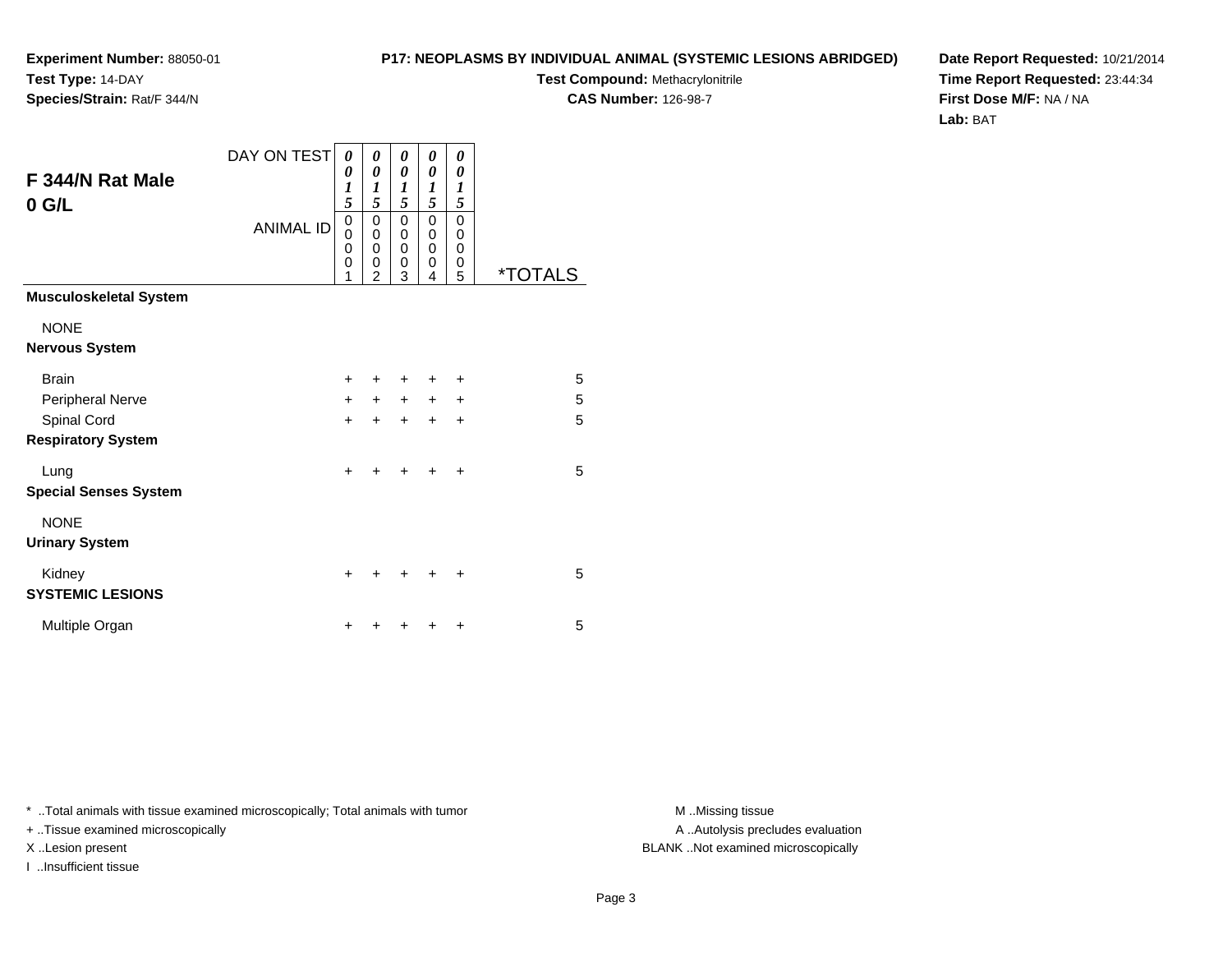#### **P17: NEOPLASMS BY INDIVIDUAL ANIMAL (SYSTEMIC LESIONS ABRIDGED)**

**Test Compound:** Methacrylonitrile**CAS Number:** 126-98-7

**Date Report Requested:** 10/21/2014**Time Report Requested:** 23:44:34**First Dose M/F:** NA / NA**Lab:** BAT

| F 344/N Rat Male<br>0.3 G/L                                                                                                              | DAY ON TEST      | $\pmb{\theta}$<br>0<br>$\boldsymbol{l}$<br>5 | 0<br>0<br>$\frac{1}{5}$                                     | $\pmb{\theta}$<br>$\boldsymbol{\theta}$<br>$\frac{1}{5}$ | $\pmb{\theta}$<br>0<br>$\frac{1}{5}$ | $\pmb{\theta}$<br>0<br>$\boldsymbol{l}$<br>5 |                       |                                                                                             |
|------------------------------------------------------------------------------------------------------------------------------------------|------------------|----------------------------------------------|-------------------------------------------------------------|----------------------------------------------------------|--------------------------------------|----------------------------------------------|-----------------------|---------------------------------------------------------------------------------------------|
|                                                                                                                                          | <b>ANIMAL ID</b> | $\pmb{0}$<br>0<br>0<br>0<br>6                | $\pmb{0}$<br>$\boldsymbol{0}$<br>$\boldsymbol{0}$<br>0<br>7 | $\mathbf 0$<br>0<br>0<br>0<br>8                          | $\pmb{0}$<br>0<br>0<br>0<br>9        | $\pmb{0}$<br>0<br>0<br>1<br>$\mathbf 0$      | <i><b>*TOTALS</b></i> |                                                                                             |
| <b>Alimentary System</b>                                                                                                                 |                  |                                              |                                                             |                                                          |                                      |                                              |                       |                                                                                             |
| <b>NONE</b><br><b>Cardiovascular System</b>                                                                                              |                  |                                              |                                                             |                                                          |                                      |                                              |                       |                                                                                             |
| <b>NONE</b><br><b>Endocrine System</b>                                                                                                   |                  |                                              |                                                             |                                                          |                                      |                                              |                       |                                                                                             |
| <b>NONE</b><br><b>General Body System</b>                                                                                                |                  |                                              |                                                             |                                                          |                                      |                                              |                       |                                                                                             |
| <b>NONE</b><br><b>Genital System</b>                                                                                                     |                  |                                              |                                                             |                                                          |                                      |                                              |                       |                                                                                             |
| <b>NONE</b><br><b>Hematopoietic System</b>                                                                                               |                  |                                              |                                                             |                                                          |                                      |                                              |                       |                                                                                             |
| Thymus<br><b>Integumentary System</b>                                                                                                    |                  | $+$                                          |                                                             | $+$ $+$ $+$ $+$                                          |                                      |                                              | 5                     |                                                                                             |
| <b>NONE</b><br><b>Musculoskeletal System</b>                                                                                             |                  |                                              |                                                             |                                                          |                                      |                                              |                       |                                                                                             |
| <b>NONE</b><br><b>Nervous System</b>                                                                                                     |                  |                                              |                                                             |                                                          |                                      |                                              |                       |                                                                                             |
| <b>NONE</b>                                                                                                                              |                  |                                              |                                                             |                                                          |                                      |                                              |                       |                                                                                             |
| *  Total animals with tissue examined microscopically; Total animals with tumor<br>+ Tissue examined microscopically<br>X Lesion present |                  |                                              |                                                             |                                                          |                                      |                                              |                       | M Missing tissue<br>A  Autolysis precludes evaluation<br>BLANK Not examined microscopically |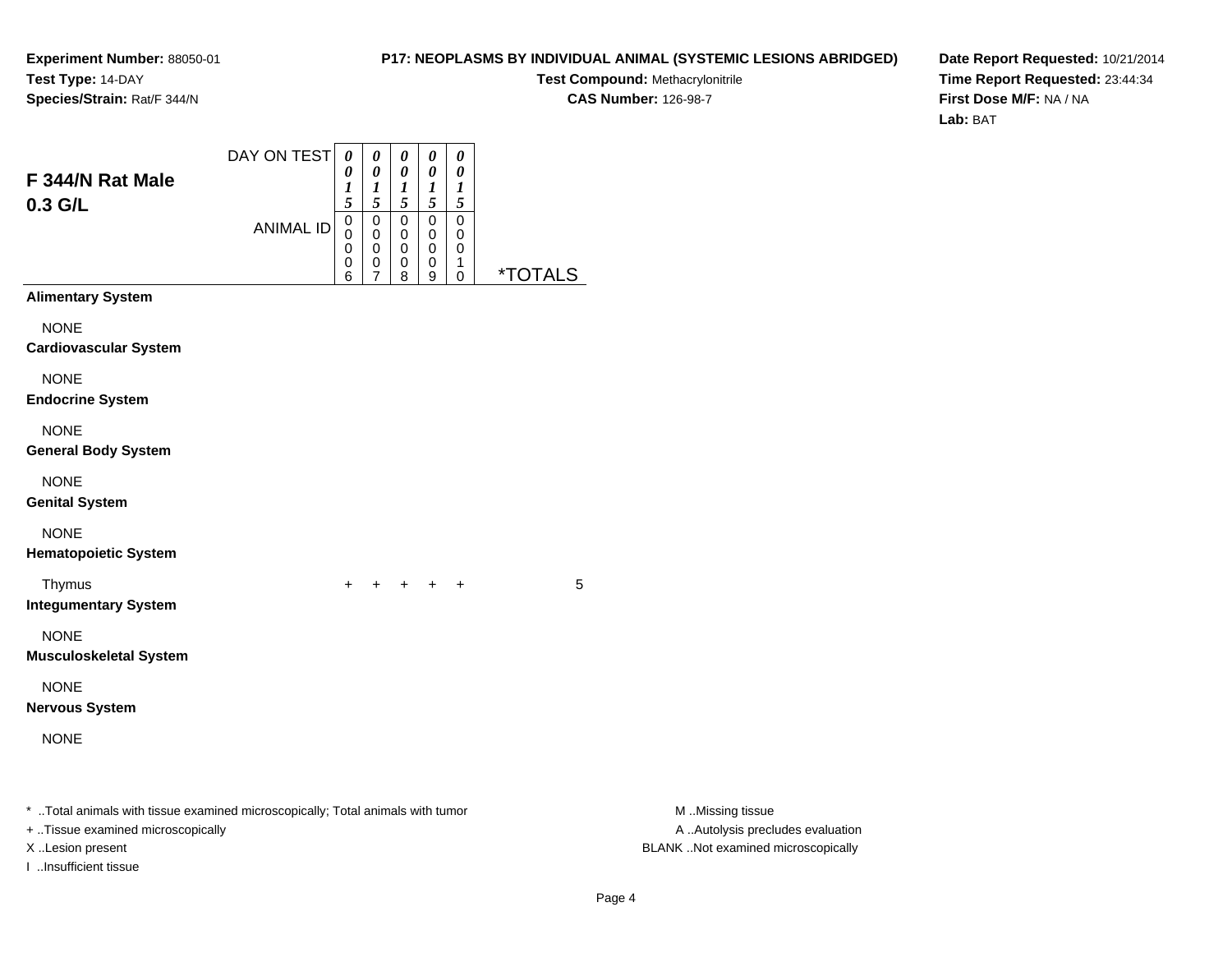#### **P17: NEOPLASMS BY INDIVIDUAL ANIMAL (SYSTEMIC LESIONS ABRIDGED)**

**Test Compound:** Methacrylonitrile

**CAS Number:** 126-98-7

**Date Report Requested:** 10/21/2014**Time Report Requested:** 23:44:34**First Dose M/F:** NA / NA**Lab:** BAT

| F 344/N Rat Male<br>$0.3$ G/L               | DAY ON TEST      | 0<br>0<br>1<br>5                | 0<br>0<br>1<br>5                                                 | 0<br>0<br>1<br>5                                    | 0<br>0<br>1<br>5                          | 0<br>0<br>1<br>5      |                       |
|---------------------------------------------|------------------|---------------------------------|------------------------------------------------------------------|-----------------------------------------------------|-------------------------------------------|-----------------------|-----------------------|
|                                             | <b>ANIMAL ID</b> | 0<br>0<br>0<br>$\mathbf 0$<br>6 | 0<br>$\mathbf 0$<br>$\mathbf 0$<br>$\mathbf 0$<br>$\overline{7}$ | 0<br>$\mathbf 0$<br>$\mathbf 0$<br>$\mathbf 0$<br>8 | 0<br>$\mathbf 0$<br>$\mathbf 0$<br>0<br>9 | 0<br>0<br>0<br>1<br>0 | <i><b>*TOTALS</b></i> |
| <b>Respiratory System</b>                   |                  |                                 |                                                                  |                                                     |                                           |                       |                       |
| <b>NONE</b><br><b>Special Senses System</b> |                  |                                 |                                                                  |                                                     |                                           |                       |                       |
| <b>NONE</b><br><b>Urinary System</b>        |                  |                                 |                                                                  |                                                     |                                           |                       |                       |
| <b>NONE</b><br><b>SYSTEMIC LESIONS</b>      |                  |                                 |                                                                  |                                                     |                                           |                       |                       |
| Multiple Organ                              |                  | ÷                               |                                                                  |                                                     |                                           | ÷                     | 5                     |

\* ..Total animals with tissue examined microscopically; Total animals with tumor **M** . Missing tissue M ..Missing tissue

+ ..Tissue examined microscopically

I ..Insufficient tissue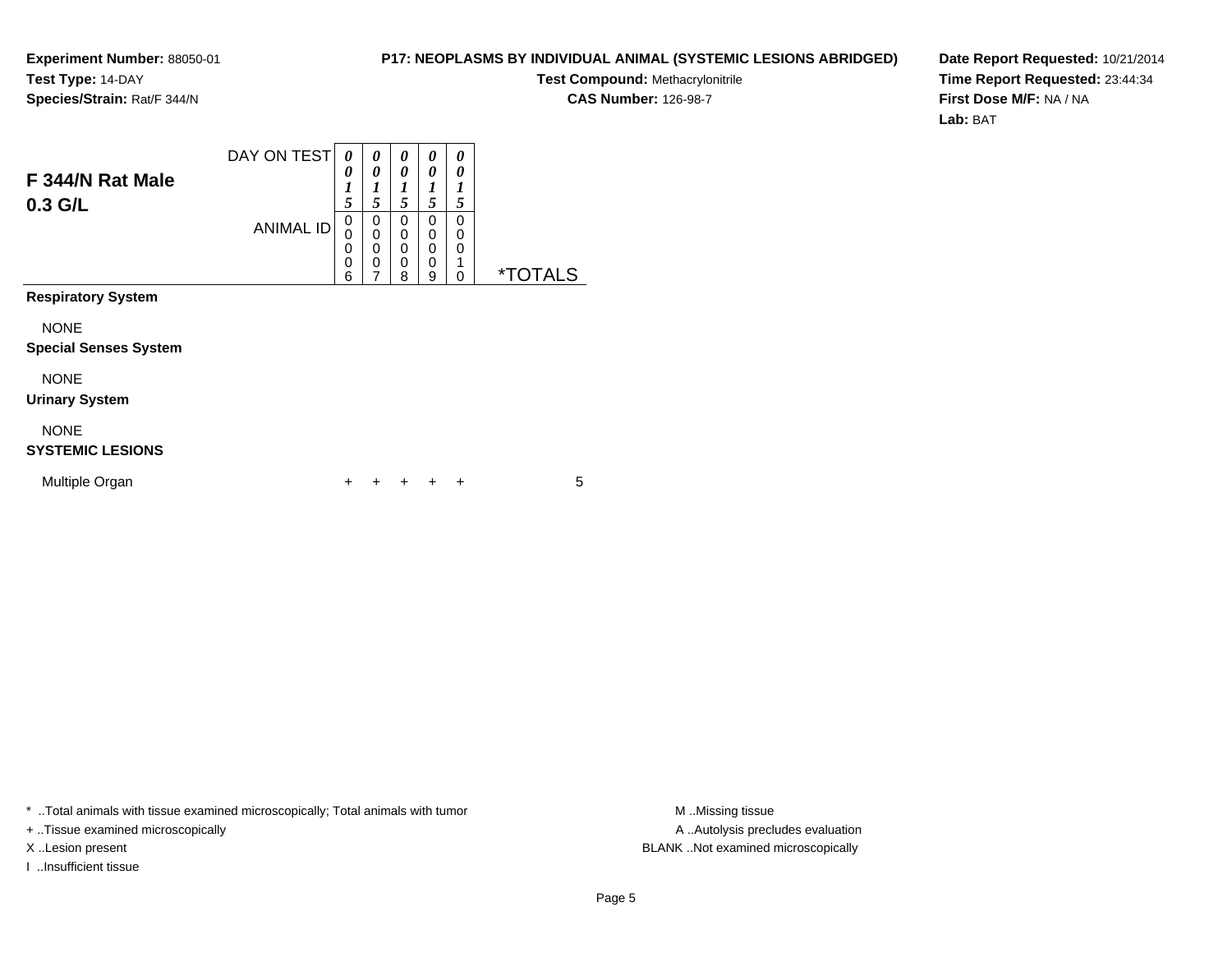#### **P17: NEOPLASMS BY INDIVIDUAL ANIMAL (SYSTEMIC LESIONS ABRIDGED)**

**Test Compound:** Methacrylonitrile

**CAS Number:** 126-98-7

|                                                                                                                                          | DAY ON TEST      | $\boldsymbol{\theta}$           | 0                                                   | 0                               | 0                                                    | 0                                       |                       |                                                                                             |
|------------------------------------------------------------------------------------------------------------------------------------------|------------------|---------------------------------|-----------------------------------------------------|---------------------------------|------------------------------------------------------|-----------------------------------------|-----------------------|---------------------------------------------------------------------------------------------|
| F 344/N Rat Male<br>$0.6$ G/L                                                                                                            |                  | 0<br>1<br>5                     | $\pmb{\theta}$<br>$\boldsymbol{l}$<br>5             | 0<br>$\boldsymbol{l}$<br>5      | $\pmb{\theta}$<br>$\boldsymbol{l}$<br>$\mathfrak{s}$ | 0<br>$\boldsymbol{l}$<br>$\mathfrak{s}$ |                       |                                                                                             |
|                                                                                                                                          | <b>ANIMAL ID</b> | $\mathbf 0$<br>0<br>0<br>1<br>1 | $\pmb{0}$<br>0<br>0<br>1<br>$\overline{\mathbf{c}}$ | $\mathbf 0$<br>0<br>0<br>1<br>3 | $\pmb{0}$<br>0<br>0<br>1<br>4                        | $\boldsymbol{0}$<br>0<br>0<br>1<br>5    | <i><b>*TOTALS</b></i> |                                                                                             |
| <b>Alimentary System</b>                                                                                                                 |                  |                                 |                                                     |                                 |                                                      |                                         |                       |                                                                                             |
| <b>NONE</b><br><b>Cardiovascular System</b>                                                                                              |                  |                                 |                                                     |                                 |                                                      |                                         |                       |                                                                                             |
| <b>NONE</b><br><b>Endocrine System</b>                                                                                                   |                  |                                 |                                                     |                                 |                                                      |                                         |                       |                                                                                             |
| <b>NONE</b><br><b>General Body System</b>                                                                                                |                  |                                 |                                                     |                                 |                                                      |                                         |                       |                                                                                             |
| <b>NONE</b><br><b>Genital System</b>                                                                                                     |                  |                                 |                                                     |                                 |                                                      |                                         |                       |                                                                                             |
| <b>NONE</b><br><b>Hematopoietic System</b>                                                                                               |                  |                                 |                                                     |                                 |                                                      |                                         |                       |                                                                                             |
| Thymus<br><b>Integumentary System</b>                                                                                                    |                  | $\pm$                           | $+$                                                 | + + +                           |                                                      |                                         | 5                     |                                                                                             |
| <b>NONE</b><br><b>Musculoskeletal System</b>                                                                                             |                  |                                 |                                                     |                                 |                                                      |                                         |                       |                                                                                             |
| <b>NONE</b><br><b>Nervous System</b>                                                                                                     |                  |                                 |                                                     |                                 |                                                      |                                         |                       |                                                                                             |
| <b>NONE</b>                                                                                                                              |                  |                                 |                                                     |                                 |                                                      |                                         |                       |                                                                                             |
| *  Total animals with tissue examined microscopically; Total animals with tumor<br>+ Tissue examined microscopically<br>X Lesion present |                  |                                 |                                                     |                                 |                                                      |                                         |                       | M Missing tissue<br>A  Autolysis precludes evaluation<br>BLANK Not examined microscopically |
| I Insufficient tissue                                                                                                                    |                  |                                 |                                                     |                                 |                                                      |                                         |                       |                                                                                             |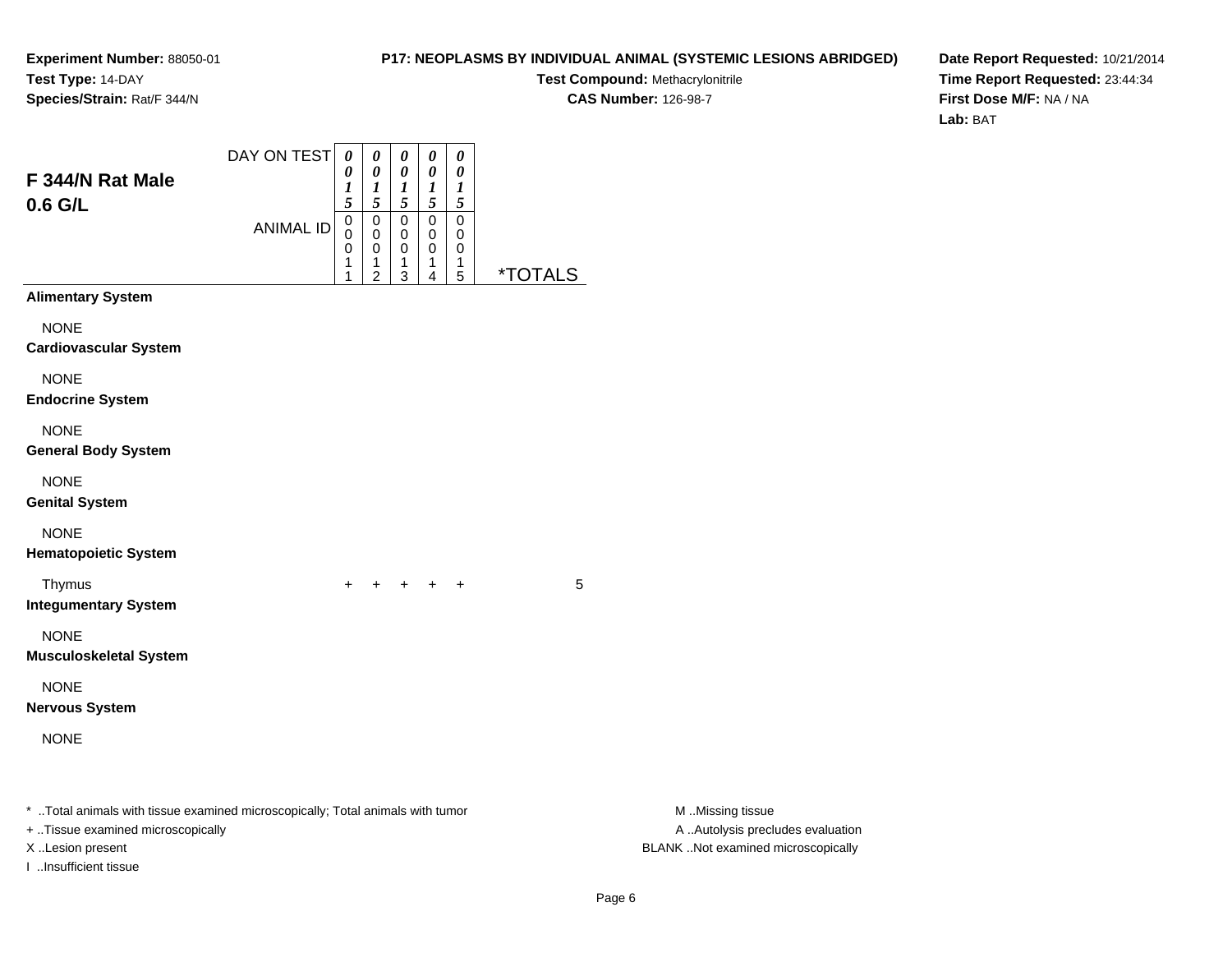#### **P17: NEOPLASMS BY INDIVIDUAL ANIMAL (SYSTEMIC LESIONS ABRIDGED)**

**Test Compound:** Methacrylonitrile**CAS Number:** 126-98-7

**Date Report Requested:** 10/21/2014**Time Report Requested:** 23:44:34**First Dose M/F:** NA / NA**Lab:** BAT

| F 344/N Rat Male<br>$0.6$ G/L               | DAY ON TEST<br><b>ANIMAL ID</b> | 0<br>0<br>$\boldsymbol{l}$<br>5<br>0<br>0<br>$\mathbf 0$<br>1 | 0<br>0<br>1<br>5<br>0<br>$\mathbf 0$<br>$\Omega$ | 0<br>0<br>1<br>5<br>$\Omega$<br>$\mathbf 0$<br>$\Omega$ | 0<br>0<br>1<br>5<br>$\Omega$<br>0<br>0 | 0<br>0<br>1<br>5<br>$\Omega$<br>0<br>0<br>1 |                       |
|---------------------------------------------|---------------------------------|---------------------------------------------------------------|--------------------------------------------------|---------------------------------------------------------|----------------------------------------|---------------------------------------------|-----------------------|
| <b>Respiratory System</b>                   |                                 | 1                                                             | $\overline{2}$                                   | 3                                                       | 4                                      | $\overline{5}$                              | <i><b>*TOTALS</b></i> |
| <b>NONE</b><br><b>Special Senses System</b> |                                 |                                                               |                                                  |                                                         |                                        |                                             |                       |
| <b>NONE</b><br><b>Urinary System</b>        |                                 |                                                               |                                                  |                                                         |                                        |                                             |                       |
| <b>NONE</b><br><b>SYSTEMIC LESIONS</b>      |                                 |                                                               |                                                  |                                                         |                                        |                                             |                       |
| Multiple Organ                              |                                 | ٠                                                             |                                                  |                                                         |                                        | ٠                                           | 5                     |

\* ..Total animals with tissue examined microscopically; Total animals with tumor **M** . Missing tissue M ..Missing tissue

+ ..Tissue examined microscopically

I ..Insufficient tissue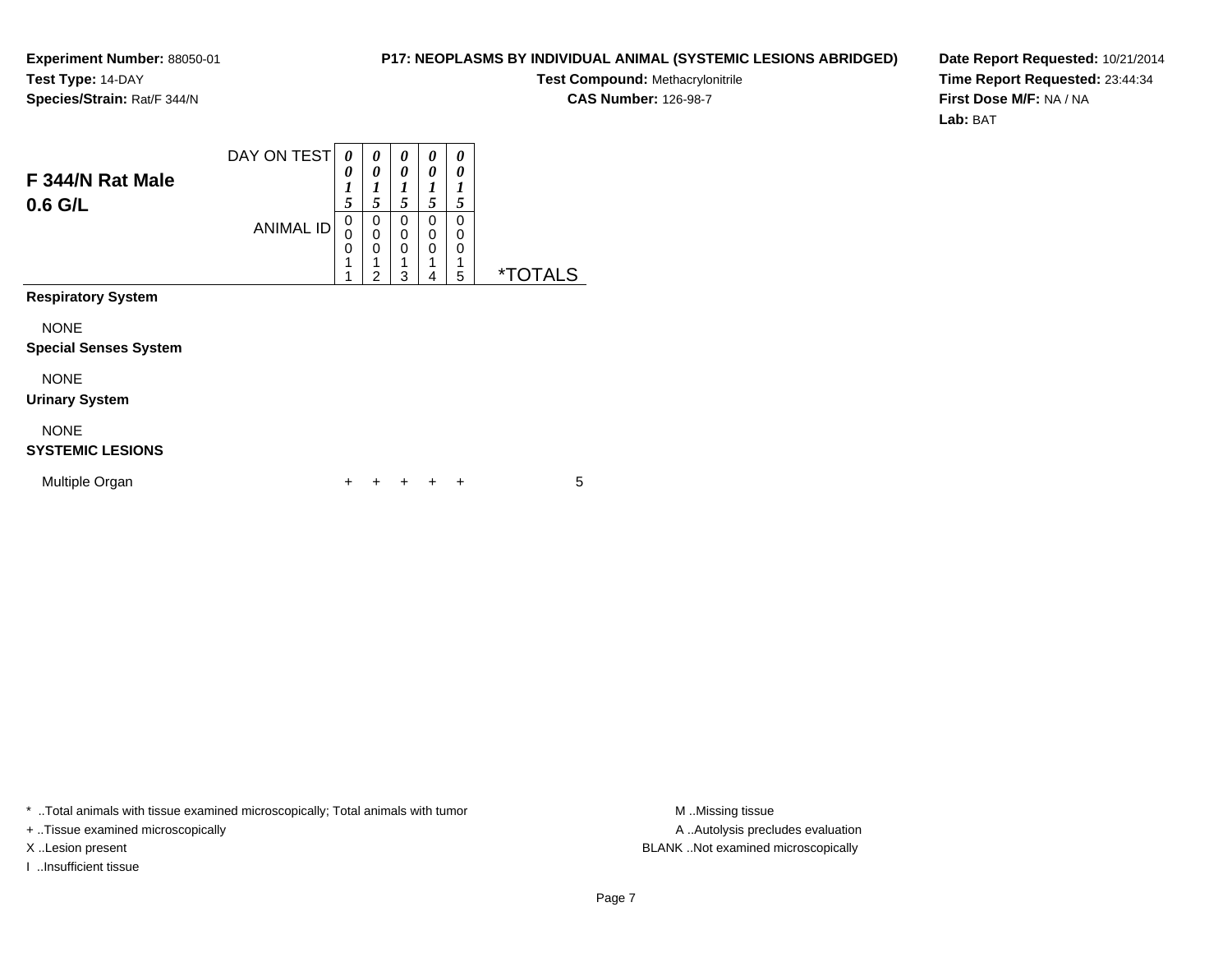#### **P17: NEOPLASMS BY INDIVIDUAL ANIMAL (SYSTEMIC LESIONS ABRIDGED)**

**Test Compound:** Methacrylonitrile

**CAS Number:** 126-98-7

| F 344/N Rat Male<br>1.2 G/L                                                                                          | DAY ON TEST      | $\pmb{\theta}$<br>0<br>1<br>5         | $\pmb{\theta}$<br>$\boldsymbol{\theta}$<br>$\frac{1}{5}$    | $\pmb{\theta}$<br>$\pmb{\theta}$<br>$\frac{1}{5}$ | $\pmb{\theta}$<br>$\boldsymbol{\theta}$<br>$\frac{1}{5}$          | $\pmb{\theta}$<br>$\boldsymbol{\theta}$<br>1<br>$\mathfrak{s}$          |                       |                                                       |
|----------------------------------------------------------------------------------------------------------------------|------------------|---------------------------------------|-------------------------------------------------------------|---------------------------------------------------|-------------------------------------------------------------------|-------------------------------------------------------------------------|-----------------------|-------------------------------------------------------|
|                                                                                                                      | <b>ANIMAL ID</b> | $\,0\,$<br>$\mathbf 0$<br>0<br>1<br>6 | $\,0\,$<br>$\pmb{0}$<br>0<br>$\mathbf{1}$<br>$\overline{7}$ | $\mbox{O}$<br>$\pmb{0}$<br>0<br>1<br>8            | $\mathbf 0$<br>0<br>$\pmb{0}$<br>$\mathbf{1}$<br>$\boldsymbol{9}$ | $\mathbf 0$<br>0<br>$\mathbf 0$<br>$\overline{\mathbf{c}}$<br>$\pmb{0}$ | <i><b>*TOTALS</b></i> |                                                       |
| <b>Alimentary System</b>                                                                                             |                  |                                       |                                                             |                                                   |                                                                   |                                                                         |                       |                                                       |
| <b>NONE</b><br><b>Cardiovascular System</b>                                                                          |                  |                                       |                                                             |                                                   |                                                                   |                                                                         |                       |                                                       |
| <b>NONE</b><br><b>Endocrine System</b>                                                                               |                  |                                       |                                                             |                                                   |                                                                   |                                                                         |                       |                                                       |
| <b>NONE</b><br><b>General Body System</b>                                                                            |                  |                                       |                                                             |                                                   |                                                                   |                                                                         |                       |                                                       |
| <b>NONE</b><br><b>Genital System</b>                                                                                 |                  |                                       |                                                             |                                                   |                                                                   |                                                                         |                       |                                                       |
| <b>NONE</b><br><b>Hematopoietic System</b>                                                                           |                  |                                       |                                                             |                                                   |                                                                   |                                                                         |                       |                                                       |
| Thymus<br><b>Integumentary System</b>                                                                                |                  | $\pm$                                 | $+$                                                         |                                                   | $+$ $+$ $+$                                                       |                                                                         | 5                     |                                                       |
| <b>NONE</b><br><b>Musculoskeletal System</b>                                                                         |                  |                                       |                                                             |                                                   |                                                                   |                                                                         |                       |                                                       |
| <b>NONE</b><br><b>Nervous System</b>                                                                                 |                  |                                       |                                                             |                                                   |                                                                   |                                                                         |                       |                                                       |
| <b>NONE</b>                                                                                                          |                  |                                       |                                                             |                                                   |                                                                   |                                                                         |                       |                                                       |
| *  Total animals with tissue examined microscopically; Total animals with tumor<br>+ Tissue examined microscopically |                  |                                       |                                                             |                                                   |                                                                   |                                                                         |                       | M Missing tissue<br>A  Autolysis precludes evaluation |
| X Lesion present<br>I Insufficient tissue                                                                            |                  |                                       |                                                             |                                                   |                                                                   |                                                                         |                       | BLANK Not examined microscopically                    |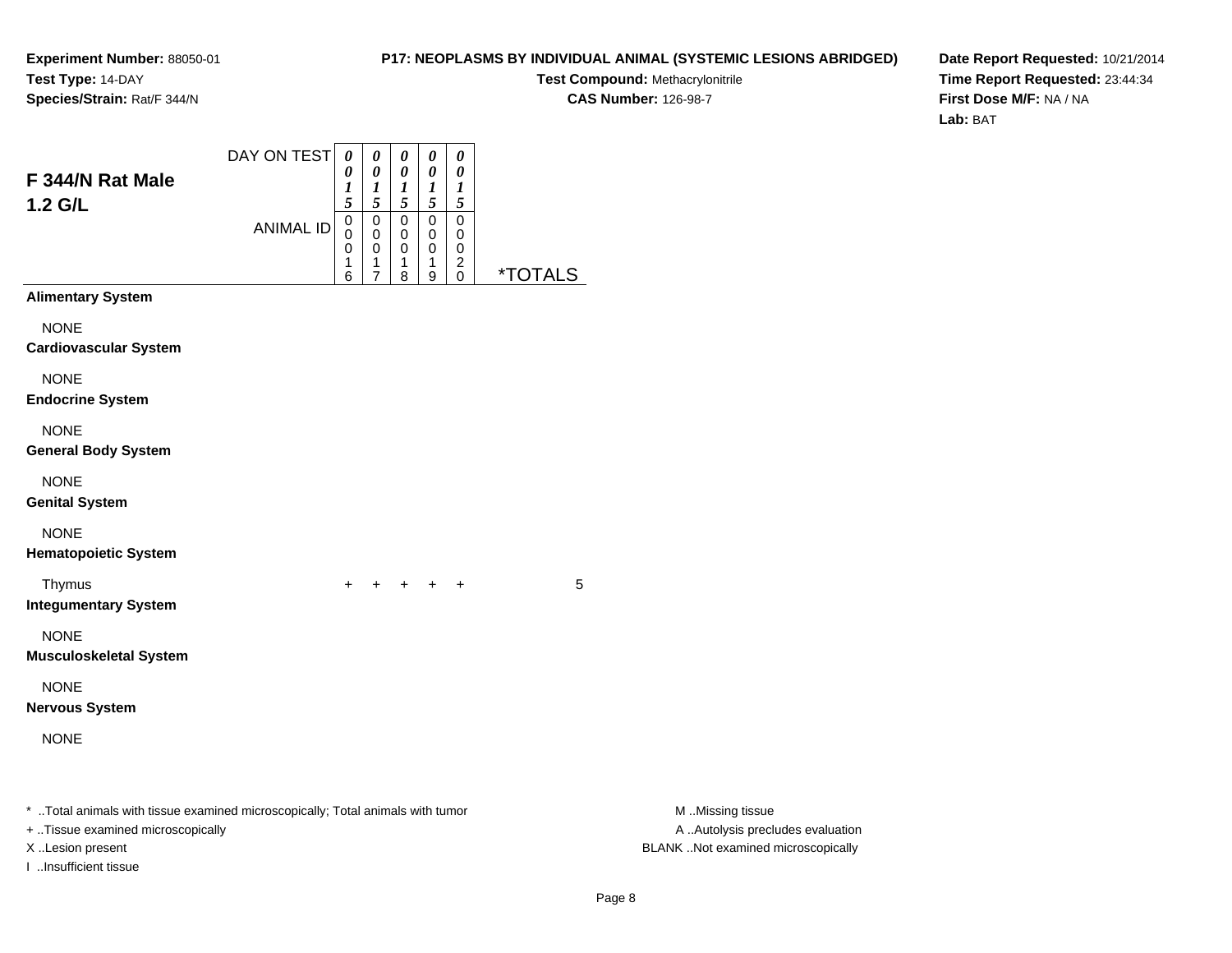#### **P17: NEOPLASMS BY INDIVIDUAL ANIMAL (SYSTEMIC LESIONS ABRIDGED)**

**Test Compound:** Methacrylonitrile**CAS Number:** 126-98-7

**Date Report Requested:** 10/21/2014**Time Report Requested:** 23:44:34**First Dose M/F:** NA / NA**Lab:** BAT

| F 344/N Rat Male<br>$1.2$ G/L               | DAY ON TEST      | 0<br>0<br>1<br>5             | 0<br>0<br>1<br>5                          | 0<br>0<br>1<br>5                | 0<br>0<br>1<br>5           | 0<br>0<br>ı<br>5             |                       |
|---------------------------------------------|------------------|------------------------------|-------------------------------------------|---------------------------------|----------------------------|------------------------------|-----------------------|
|                                             | <b>ANIMAL ID</b> | 0<br>$\Omega$<br>0<br>1<br>6 | 0<br>$\mathbf 0$<br>$\mathbf 0$<br>1<br>7 | 0<br>0<br>$\mathbf 0$<br>1<br>8 | 0<br>0<br>$\mathbf 0$<br>9 | 0<br>0<br>0<br>2<br>$\Omega$ | <i><b>*TOTALS</b></i> |
| <b>Respiratory System</b>                   |                  |                              |                                           |                                 |                            |                              |                       |
| <b>NONE</b><br><b>Special Senses System</b> |                  |                              |                                           |                                 |                            |                              |                       |
| <b>NONE</b><br><b>Urinary System</b>        |                  |                              |                                           |                                 |                            |                              |                       |
| <b>NONE</b><br><b>SYSTEMIC LESIONS</b>      |                  |                              |                                           |                                 |                            |                              |                       |
| Multiple Organ                              |                  | ٠                            |                                           |                                 |                            | ٠                            | 5                     |

\* ..Total animals with tissue examined microscopically; Total animals with tumor **M** . Missing tissue M ..Missing tissue

+ ..Tissue examined microscopically

I ..Insufficient tissue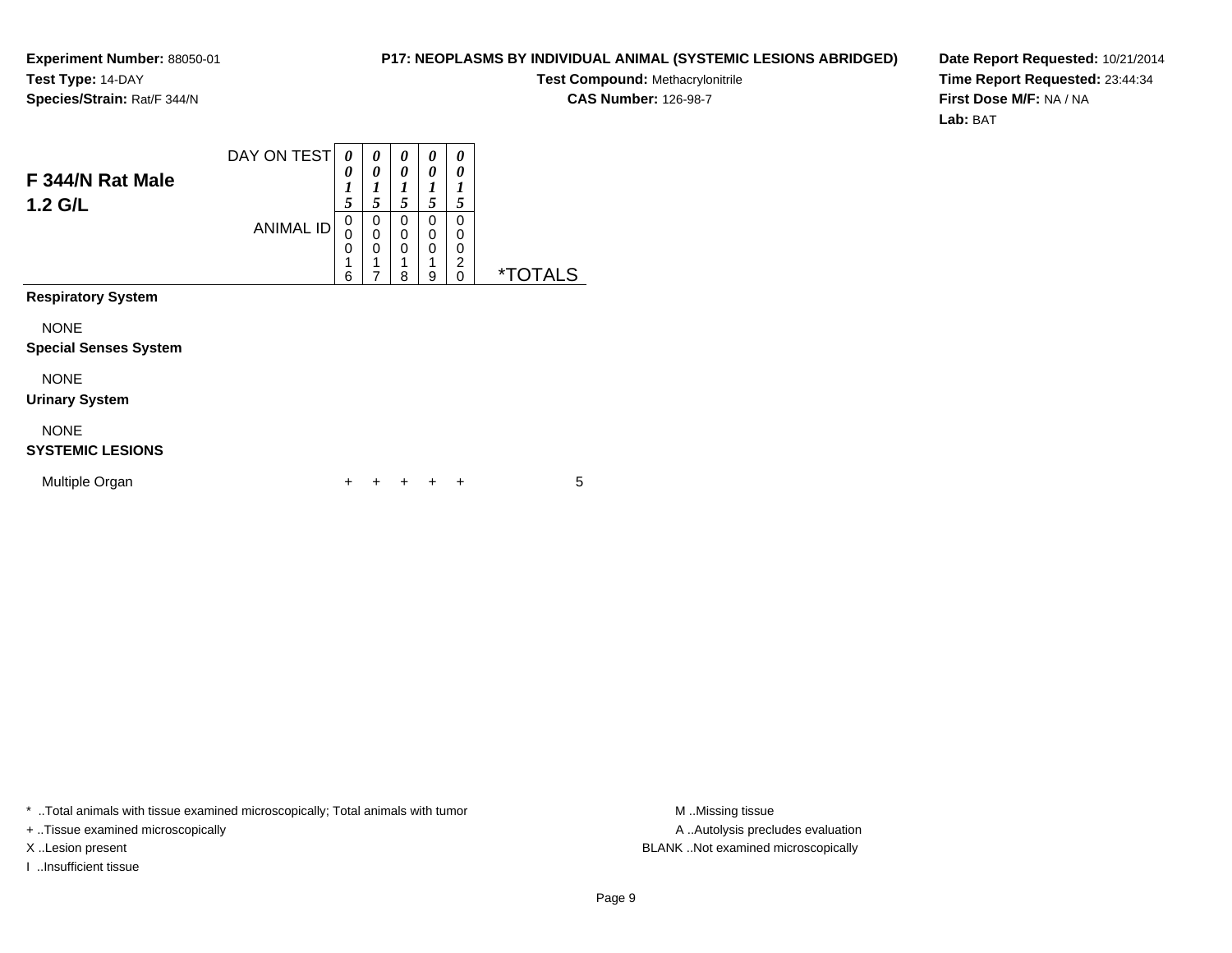#### **P17: NEOPLASMS BY INDIVIDUAL ANIMAL (SYSTEMIC LESIONS ABRIDGED)**

**Test Compound:** Methacrylonitrile

**CAS Number:** 126-98-7

| F 344/N Rat Male                                                                                                    | DAY ON TEST      | $\boldsymbol{\theta}$<br>0<br>$\boldsymbol{l}$    | 0<br>$\pmb{\theta}$<br>$\boldsymbol{l}$       | 0<br>0<br>$\boldsymbol{l}$                        | $\pmb{\theta}$<br>$\pmb{\theta}$<br>$\boldsymbol{l}$ | $\pmb{\theta}$<br>0<br>$\boldsymbol{l}$                |                       |                                                       |
|---------------------------------------------------------------------------------------------------------------------|------------------|---------------------------------------------------|-----------------------------------------------|---------------------------------------------------|------------------------------------------------------|--------------------------------------------------------|-----------------------|-------------------------------------------------------|
| 2.4 G/L                                                                                                             | <b>ANIMAL ID</b> | 5<br>$\,0\,$<br>0<br>0<br>$\overline{\mathbf{c}}$ | 5<br>$\,0\,$<br>0<br>$\,0\,$<br>$\frac{2}{2}$ | 5<br>0<br>$\pmb{0}$<br>$\pmb{0}$<br>$\frac{2}{3}$ | 5<br>$\pmb{0}$<br>$\mathbf 0$<br>0<br>$\frac{2}{4}$  | $\mathfrak{s}$<br>$\pmb{0}$<br>0<br>0<br>$\frac{2}{5}$ |                       |                                                       |
| <b>Alimentary System</b>                                                                                            |                  | 1                                                 |                                               |                                                   |                                                      |                                                        | <i><b>*TOTALS</b></i> |                                                       |
| <b>NONE</b><br><b>Cardiovascular System</b>                                                                         |                  |                                                   |                                               |                                                   |                                                      |                                                        |                       |                                                       |
| <b>NONE</b><br><b>Endocrine System</b>                                                                              |                  |                                                   |                                               |                                                   |                                                      |                                                        |                       |                                                       |
| <b>NONE</b><br><b>General Body System</b>                                                                           |                  |                                                   |                                               |                                                   |                                                      |                                                        |                       |                                                       |
| <b>NONE</b><br><b>Genital System</b>                                                                                |                  |                                                   |                                               |                                                   |                                                      |                                                        |                       |                                                       |
| <b>NONE</b><br><b>Hematopoietic System</b>                                                                          |                  |                                                   |                                               |                                                   |                                                      |                                                        |                       |                                                       |
| Thymus<br><b>Integumentary System</b>                                                                               |                  | $\pm$                                             |                                               |                                                   | + + +                                                |                                                        | 5                     |                                                       |
| <b>NONE</b><br><b>Musculoskeletal System</b>                                                                        |                  |                                                   |                                               |                                                   |                                                      |                                                        |                       |                                                       |
| <b>NONE</b><br><b>Nervous System</b>                                                                                |                  |                                                   |                                               |                                                   |                                                      |                                                        |                       |                                                       |
| <b>NONE</b>                                                                                                         |                  |                                                   |                                               |                                                   |                                                      |                                                        |                       |                                                       |
| * Total animals with tissue examined microscopically; Total animals with tumor<br>+ Tissue examined microscopically |                  |                                                   |                                               |                                                   |                                                      |                                                        |                       | M Missing tissue<br>A  Autolysis precludes evaluation |
| X Lesion present<br>I Insufficient tissue                                                                           |                  |                                                   |                                               |                                                   |                                                      |                                                        |                       | BLANK Not examined microscopically                    |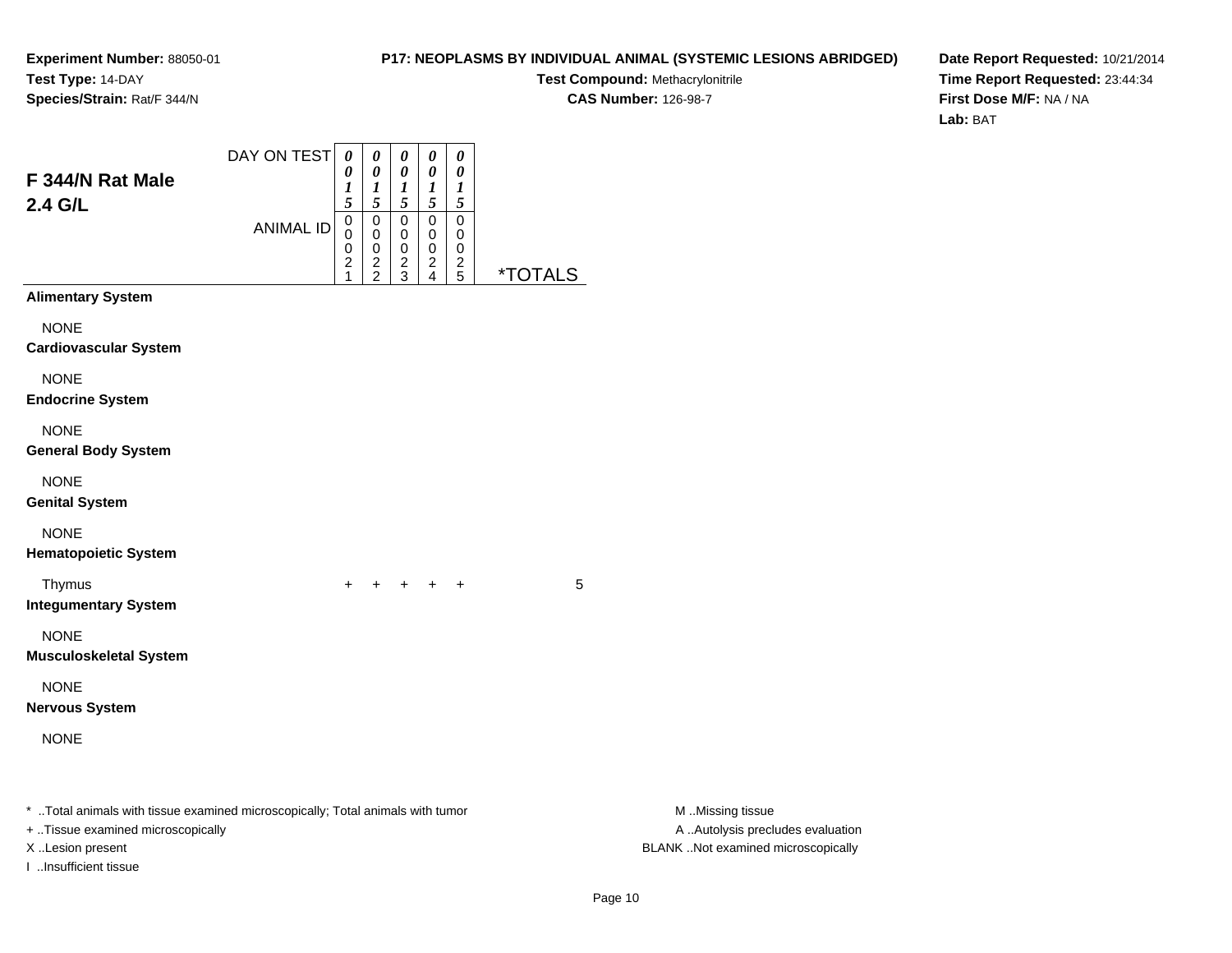#### **P17: NEOPLASMS BY INDIVIDUAL ANIMAL (SYSTEMIC LESIONS ABRIDGED)**

**Test Compound:** Methacrylonitrile

**CAS Number:** 126-98-7

**Date Report Requested:** 10/21/2014**Time Report Requested:** 23:44:34**First Dose M/F:** NA / NA**Lab:** BAT

| F 344/N Rat Male<br>$2.4$ G/L               | DAY ON TEST<br><b>ANIMAL ID</b> | 0<br>0<br>$\boldsymbol{l}$<br>5<br>0<br>0<br>0<br>$\overline{2}$<br>1 | 0<br>0<br>$\boldsymbol{l}$<br>5<br>0<br>$\mathbf 0$<br>0<br>$\overline{c}$<br>$\overline{2}$ | 0<br>0<br>1<br>5<br>0<br>0<br>0<br>$\overline{c}$<br>3 | 0<br>0<br>1<br>5<br>0<br>0<br>0<br>$\overline{c}$<br>4 | 0<br>0<br>1<br>5<br>0<br>0<br>0<br>$\overline{c}$<br>5 | <i><b>*TOTALS</b></i> |
|---------------------------------------------|---------------------------------|-----------------------------------------------------------------------|----------------------------------------------------------------------------------------------|--------------------------------------------------------|--------------------------------------------------------|--------------------------------------------------------|-----------------------|
| <b>Respiratory System</b>                   |                                 |                                                                       |                                                                                              |                                                        |                                                        |                                                        |                       |
| <b>NONE</b><br><b>Special Senses System</b> |                                 |                                                                       |                                                                                              |                                                        |                                                        |                                                        |                       |
| <b>NONE</b><br><b>Urinary System</b>        |                                 |                                                                       |                                                                                              |                                                        |                                                        |                                                        |                       |
| <b>NONE</b><br><b>SYSTEMIC LESIONS</b>      |                                 |                                                                       |                                                                                              |                                                        |                                                        |                                                        |                       |
| Multiple Organ                              |                                 | ÷                                                                     | ٠                                                                                            | +                                                      | ÷                                                      | ÷                                                      | 5                     |

\* ..Total animals with tissue examined microscopically; Total animals with tumor **M** . Missing tissue M ..Missing tissue

+ ..Tissue examined microscopically

I ..Insufficient tissue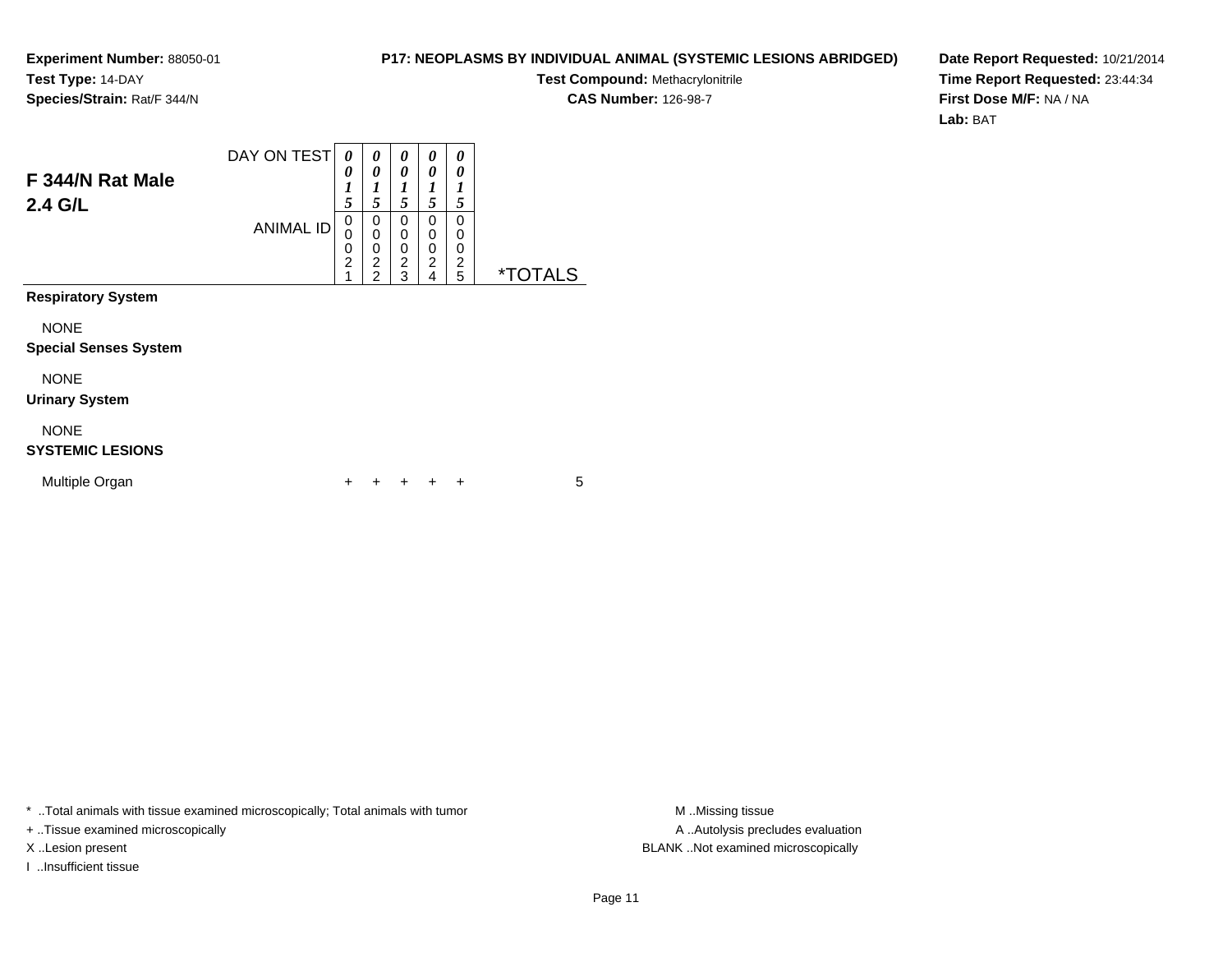**P17: NEOPLASMS BY INDIVIDUAL ANIMAL (SYSTEMIC LESIONS ABRIDGED)**

**Test Compound:** Methacrylonitrile

**CAS Number:** 126-98-7

**Date Report Requested:** 10/21/2014**Time Report Requested:** 23:44:34**First Dose M/F:** NA / NA**Lab:** BAT

| F 344/N Rat Male<br>4.8 G/L                        | DAY ON TEST<br><b>ANIMAL ID</b> | 0<br>0<br>1<br>5<br>0<br>$\mathbf{0}$<br>0<br>$\overline{2}$<br>6 | 0<br>$\pmb{\theta}$<br>1<br>5<br>$\mathbf 0$<br>$\mathbf 0$<br>0<br>$\overline{c}$<br>$\overline{7}$ | 0<br>$\boldsymbol{\theta}$<br>1<br>5<br>$\mathbf 0$<br>0<br>$\mathbf 0$<br>$\overline{c}$<br>8 | 0<br>$\theta$<br>$\boldsymbol{l}$<br>5<br>$\mathbf 0$<br>0<br>0<br>$\overline{c}$<br>9 | 0<br>0<br>1<br>5<br>$\mathbf 0$<br>0<br>0<br>3<br>0 | <i><b>*TOTALS</b></i> |
|----------------------------------------------------|---------------------------------|-------------------------------------------------------------------|------------------------------------------------------------------------------------------------------|------------------------------------------------------------------------------------------------|----------------------------------------------------------------------------------------|-----------------------------------------------------|-----------------------|
| <b>Alimentary System</b>                           |                                 |                                                                   |                                                                                                      |                                                                                                |                                                                                        |                                                     |                       |
| Intestine Small, Duodenum                          |                                 | +                                                                 | +                                                                                                    | +                                                                                              | +                                                                                      | ÷                                                   | 5                     |
| Liver                                              |                                 | $\ddot{}$                                                         | $\ddot{}$                                                                                            | $+$                                                                                            | $\ddot{}$                                                                              | $\ddot{}$                                           | 5                     |
| Stomach, Forestomach                               |                                 | $\ddot{}$                                                         | $+$                                                                                                  | $+$                                                                                            | $+$                                                                                    | $\ddot{}$                                           | 5                     |
| Stomach, Glandular<br><b>Cardiovascular System</b> |                                 | $\ddot{}$                                                         | $\ddot{}$                                                                                            | $\ddot{}$                                                                                      | $+$                                                                                    | $\ddot{}$                                           | 5                     |
| <b>NONE</b><br><b>Endocrine System</b>             |                                 |                                                                   |                                                                                                      |                                                                                                |                                                                                        |                                                     |                       |
| <b>Adrenal Cortex</b>                              |                                 | +                                                                 | ٠                                                                                                    | +                                                                                              |                                                                                        | ٠                                                   | 5                     |
| Adrenal Medulla<br><b>General Body System</b>      |                                 | $\ddot{}$                                                         | $\ddot{}$                                                                                            | $\ddot{}$                                                                                      | +                                                                                      | +                                                   | 5                     |
| <b>NONE</b><br><b>Genital System</b>               |                                 |                                                                   |                                                                                                      |                                                                                                |                                                                                        |                                                     |                       |
| <b>NONE</b><br><b>Hematopoietic System</b>         |                                 |                                                                   |                                                                                                      |                                                                                                |                                                                                        |                                                     |                       |
| Spleen                                             |                                 | ٠                                                                 | ٠                                                                                                    | ÷                                                                                              | ÷                                                                                      | $\ddot{}$                                           | 5                     |
| Thymus<br><b>Integumentary System</b>              |                                 | $\ddot{}$                                                         | $\ddot{}$                                                                                            | $\ddot{}$                                                                                      | $\ddot{}$                                                                              | $\pm$                                               | 5                     |
| <b>NONE</b>                                        |                                 |                                                                   |                                                                                                      |                                                                                                |                                                                                        |                                                     |                       |

\* ..Total animals with tissue examined microscopically; Total animals with tumor **M** . Missing tissue M ..Missing tissue

+ ..Tissue examined microscopically

**Experiment Number:** 88050-01

**Species/Strain:** Rat/F 344/N

**Test Type:** 14-DAY

I ..Insufficient tissue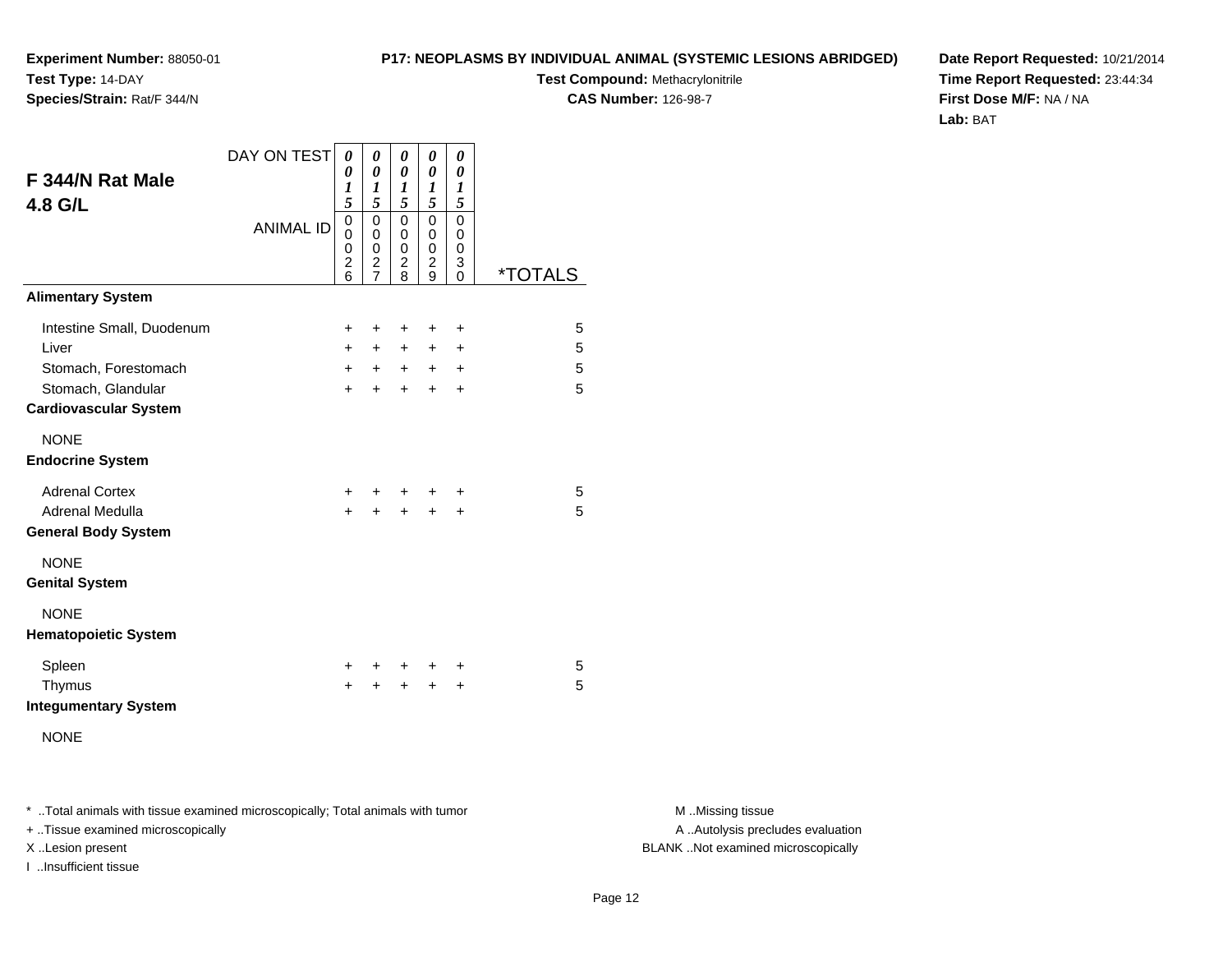#### **P17: NEOPLASMS BY INDIVIDUAL ANIMAL (SYSTEMIC LESIONS ABRIDGED)**

**Test Compound:** Methacrylonitrile

**CAS Number:** 126-98-7

**Date Report Requested:** 10/21/2014**Time Report Requested:** 23:44:34**First Dose M/F:** NA / NA**Lab:** BAT

| F 344/N Rat Male<br>4.8 G/L              | DAY ON TEST      | 0<br>0<br>1<br>5                                         | 0<br>$\boldsymbol{\theta}$<br>$\boldsymbol{l}$<br>5               | 0<br>$\boldsymbol{\theta}$<br>$\boldsymbol{l}$<br>5 | 0<br>$\pmb{\theta}$<br>$\boldsymbol{l}$<br>5                 | 0<br>$\boldsymbol{\theta}$<br>1<br>$\sqrt{5}$ |                              |
|------------------------------------------|------------------|----------------------------------------------------------|-------------------------------------------------------------------|-----------------------------------------------------|--------------------------------------------------------------|-----------------------------------------------|------------------------------|
|                                          | <b>ANIMAL ID</b> | $\mathbf 0$<br>0<br>$\mathbf 0$<br>$\boldsymbol{2}$<br>6 | $\pmb{0}$<br>0<br>$\pmb{0}$<br>$\boldsymbol{2}$<br>$\overline{7}$ | $\pmb{0}$<br>0<br>0<br>$\boldsymbol{2}$<br>8        | $\pmb{0}$<br>$\pmb{0}$<br>$\pmb{0}$<br>$\boldsymbol{2}$<br>9 | $\pmb{0}$<br>0<br>0<br>3<br>$\mathbf 0$       | <i><b>*TOTALS</b></i>        |
| <b>Musculoskeletal System</b>            |                  |                                                          |                                                                   |                                                     |                                                              |                                               |                              |
| <b>NONE</b><br><b>Nervous System</b>     |                  |                                                          |                                                                   |                                                     |                                                              |                                               |                              |
| <b>Brain</b>                             |                  | ÷                                                        | $+$                                                               | $\ddot{}$                                           | $\ddot{}$                                                    | ÷                                             | 5                            |
| Peripheral Nerve                         |                  | +                                                        | $+$                                                               | $+$                                                 | $+$                                                          | $\ddot{}$                                     | 5                            |
| Spinal Cord<br><b>Respiratory System</b> |                  | $\ddot{}$                                                | $\ddot{}$                                                         | $\ddot{}$                                           | $\ddot{}$                                                    | $\ddot{}$                                     | 5                            |
| Lung<br><b>Special Senses System</b>     |                  | $\ddot{}$                                                | +                                                                 | $\ddot{}$                                           | $\ddot{}$                                                    | $\ddot{}$                                     | 5                            |
| <b>NONE</b><br><b>Urinary System</b>     |                  |                                                          |                                                                   |                                                     |                                                              |                                               |                              |
| Kidney<br><b>SYSTEMIC LESIONS</b>        |                  | $\ddot{}$                                                | +                                                                 | $\ddot{}$                                           | $\ddot{}$                                                    | $\ddot{}$                                     | 5                            |
| Multiple Organ                           |                  | +                                                        | +                                                                 | +                                                   | $\ddot{}$                                                    | $\ddot{}$                                     | 5<br>*** END OF MALE DATA*** |

\* ..Total animals with tissue examined microscopically; Total animals with tumor **M** . Missing tissue M ..Missing tissue

+ ..Tissue examined microscopically

I ..Insufficient tissue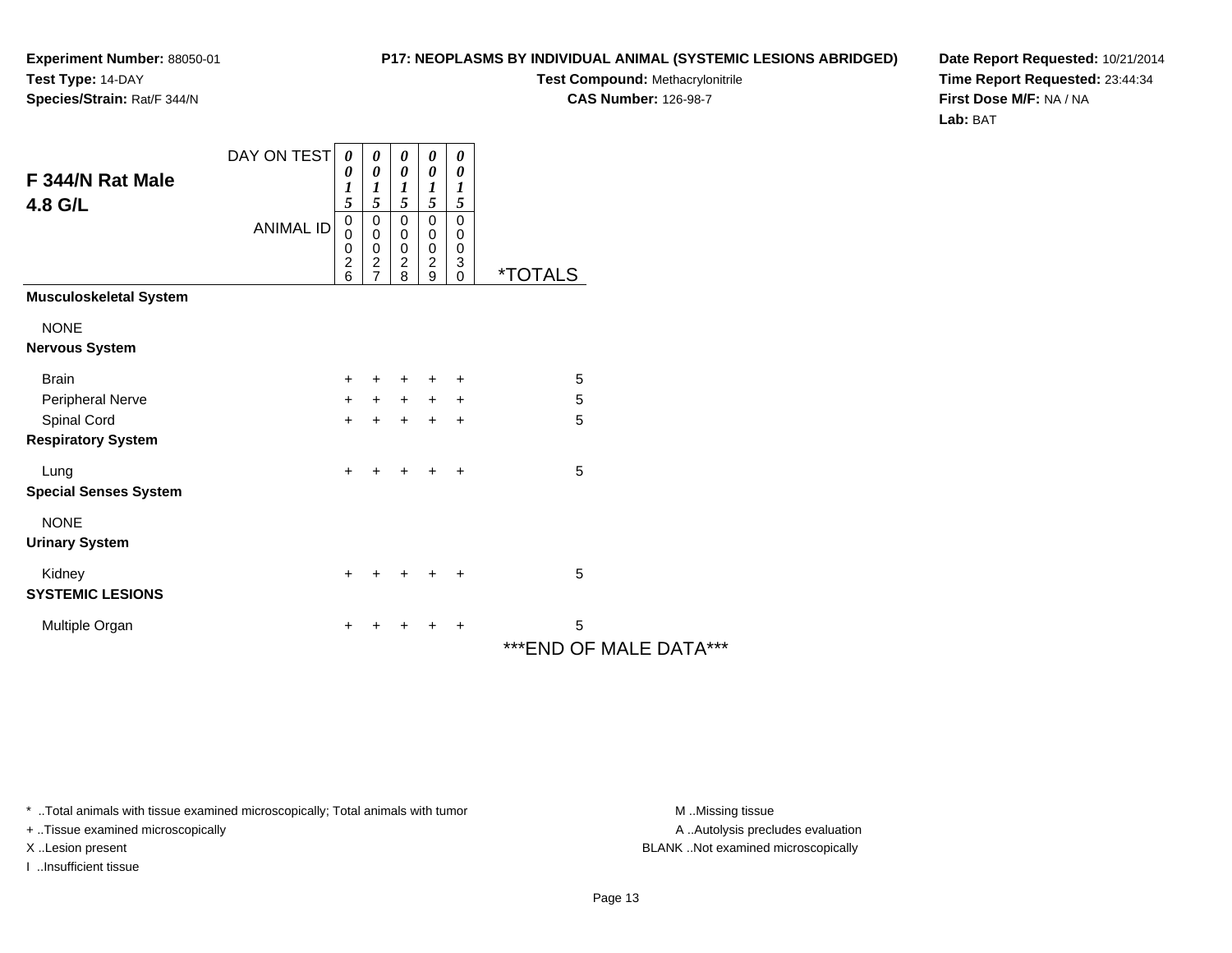**P17: NEOPLASMS BY INDIVIDUAL ANIMAL (SYSTEMIC LESIONS ABRIDGED)**

**Test Compound:** Methacrylonitrile

**CAS Number:** 126-98-7

**Date Report Requested:** 10/21/2014**Time Report Requested:** 23:44:34**First Dose M/F:** NA / NA**Lab:** BAT

| <b>F 344/N Rat Female</b><br>$0$ G/L                                             | DAY ON TEST      | 0<br>0<br>1<br>5                | 0<br>0<br>1<br>5                                           | 0<br>0<br>1<br>5             | 0<br>0<br>1<br>5                   | 0<br>0<br>1<br>5                 |                       |
|----------------------------------------------------------------------------------|------------------|---------------------------------|------------------------------------------------------------|------------------------------|------------------------------------|----------------------------------|-----------------------|
|                                                                                  | <b>ANIMAL ID</b> | $\mathbf 0$<br>0<br>0<br>3<br>1 | $\mathbf 0$<br>$\mathbf 0$<br>$\mathbf 0$<br>$\frac{3}{2}$ | 0<br>0<br>0<br>3<br>3        | 0<br>0<br>0<br>3<br>4              | 0<br>0<br>0<br>$\frac{3}{5}$     | <i><b>*TOTALS</b></i> |
| <b>Alimentary System</b>                                                         |                  |                                 |                                                            |                              |                                    |                                  |                       |
| Intestine Small, Duodenum<br>Liver<br>Stomach, Forestomach<br>Stomach, Glandular |                  | +<br>$+$<br>$+$<br>$\ddot{}$    | +<br>$+$<br>$+$<br>+                                       | +<br>$+$<br>$+$<br>$\ddot{}$ | +<br>$\ddot{}$<br>$+$<br>$\ddot{}$ | +<br>+<br>$\ddot{}$<br>$\ddot{}$ | 5<br>5<br>5<br>5      |
| <b>Cardiovascular System</b>                                                     |                  |                                 |                                                            |                              |                                    |                                  |                       |
| <b>NONE</b><br><b>Endocrine System</b>                                           |                  |                                 |                                                            |                              |                                    |                                  |                       |
| <b>Adrenal Cortex</b><br>Adrenal Medulla<br><b>General Body System</b>           |                  | $\ddot{}$<br>$\ddot{}$          | $\ddot{}$                                                  | $\ddot{}$                    | $\ddot{}$                          | ÷<br>$\ddot{}$                   | 5<br>5                |
| <b>NONE</b><br><b>Genital System</b>                                             |                  |                                 |                                                            |                              |                                    |                                  |                       |
| <b>NONE</b><br><b>Hematopoietic System</b>                                       |                  |                                 |                                                            |                              |                                    |                                  |                       |
| Spleen<br>Thymus<br><b>Integumentary System</b>                                  |                  | +<br>$\ddot{}$                  | +                                                          | +<br>$\ddot{}$               | +<br>$\ddot{}$                     | +<br>$\ddot{}$                   | 5<br>5                |
| <b>NONE</b>                                                                      |                  |                                 |                                                            |                              |                                    |                                  |                       |

\* ..Total animals with tissue examined microscopically; Total animals with tumor **M** . Missing tissue M ..Missing tissue

+ ..Tissue examined microscopically

**Experiment Number:** 88050-01

**Species/Strain:** Rat/F 344/N

**Test Type:** 14-DAY

I ..Insufficient tissue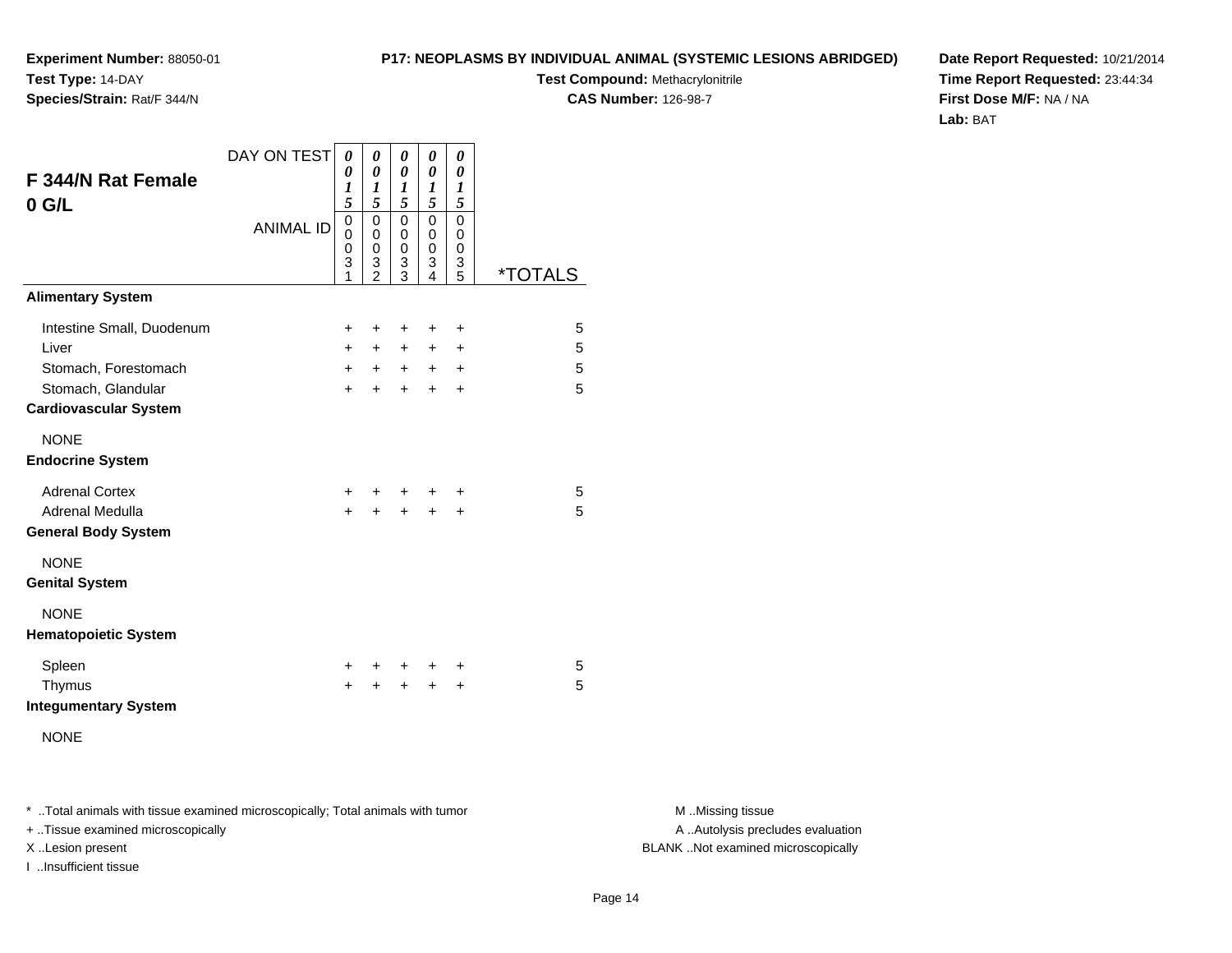#### **P17: NEOPLASMS BY INDIVIDUAL ANIMAL (SYSTEMIC LESIONS ABRIDGED)**

**Test Compound:** Methacrylonitrile

**CAS Number:** 126-98-7

**Date Report Requested:** 10/21/2014**Time Report Requested:** 23:44:34**First Dose M/F:** NA / NA**Lab:** BAT

| F 344/N Rat Female<br>$0$ G/L            | DAY ON TEST<br><b>ANIMAL ID</b> | 0<br>0<br>1<br>5<br>0<br>0<br>$\mathbf 0$<br>3<br>1 | 0<br>0<br>$\boldsymbol{l}$<br>5<br>0<br>0<br>0<br>$\overline{3}$<br>$\overline{2}$ | 0<br>0<br>1<br>5<br>0<br>0<br>$\mathbf 0$<br>$\frac{3}{3}$ | 0<br>0<br>1<br>5<br>$\mathbf 0$<br>0<br>$\mathbf 0$<br>$\overline{3}$<br>4 | 0<br>0<br>$\boldsymbol{l}$<br>5<br>$\mathbf 0$<br>0<br>0<br>3<br>5 | <i><b>*TOTALS</b></i> |
|------------------------------------------|---------------------------------|-----------------------------------------------------|------------------------------------------------------------------------------------|------------------------------------------------------------|----------------------------------------------------------------------------|--------------------------------------------------------------------|-----------------------|
| <b>Musculoskeletal System</b>            |                                 |                                                     |                                                                                    |                                                            |                                                                            |                                                                    |                       |
| <b>NONE</b><br><b>Nervous System</b>     |                                 |                                                     |                                                                                    |                                                            |                                                                            |                                                                    |                       |
| <b>Brain</b><br>Peripheral Nerve         |                                 | ٠<br>$\ddot{}$                                      | ٠<br>$\ddot{}$                                                                     | +<br>$+$                                                   | $+$                                                                        | +<br>$\ddot{}$                                                     | 5<br>5                |
| Spinal Cord<br><b>Respiratory System</b> |                                 | $\ddot{}$                                           | $\ddot{}$                                                                          | $\ddot{}$                                                  | $\ddot{}$                                                                  | $\ddot{}$                                                          | 5                     |
| Lung<br><b>Special Senses System</b>     |                                 | +                                                   | +                                                                                  | +                                                          |                                                                            | +                                                                  | 5                     |
| <b>NONE</b><br><b>Urinary System</b>     |                                 |                                                     |                                                                                    |                                                            |                                                                            |                                                                    |                       |
| Kidney<br><b>SYSTEMIC LESIONS</b>        |                                 | +                                                   | ٠                                                                                  | +                                                          | ٠                                                                          | +                                                                  | 5                     |
| Multiple Organ                           |                                 | ٠                                                   | ٠                                                                                  | ٠                                                          |                                                                            | $\ddot{}$                                                          | 5                     |

\* ..Total animals with tissue examined microscopically; Total animals with tumor **M** . Missing tissue M ..Missing tissue

+ ..Tissue examined microscopically

I ..Insufficient tissue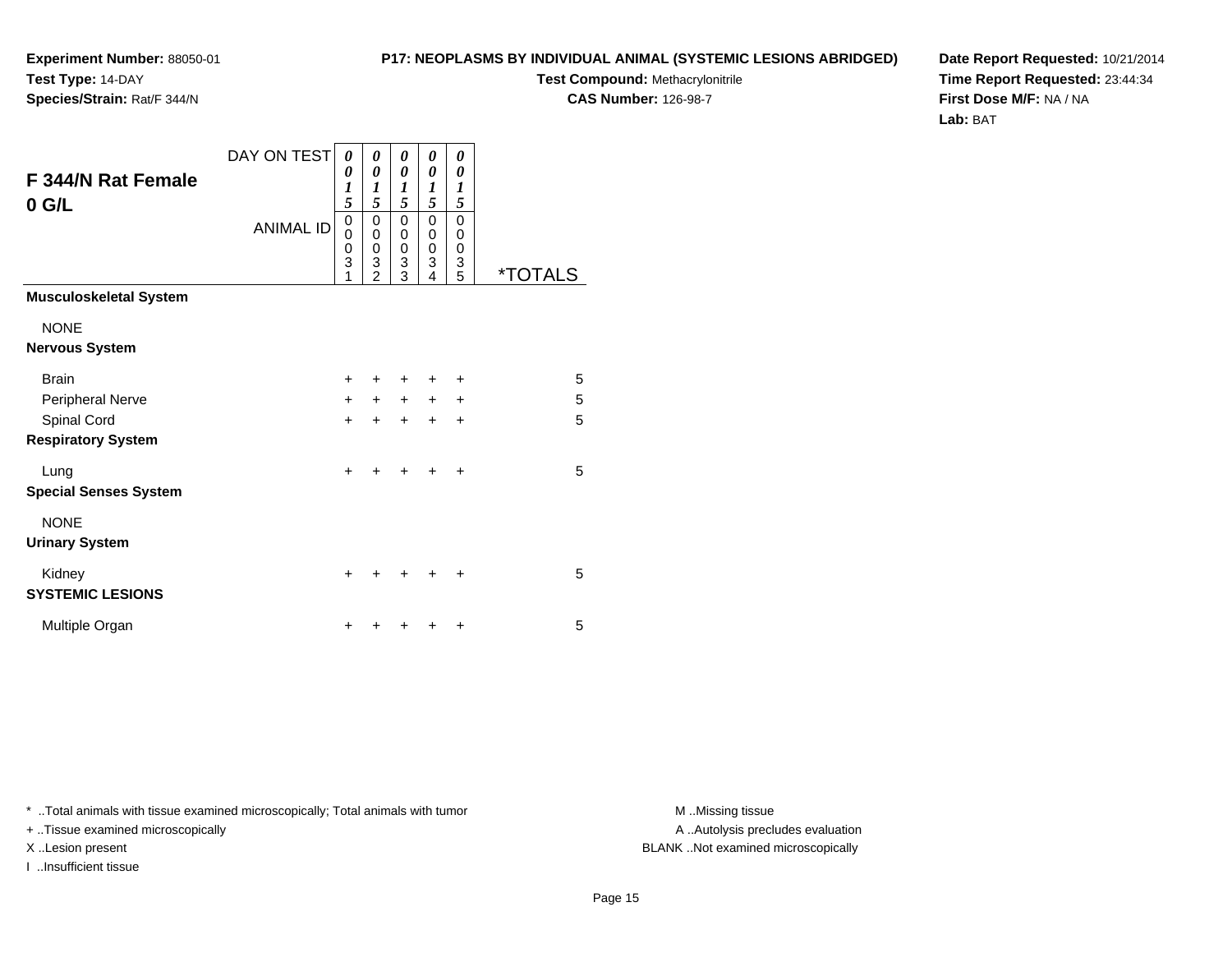#### **P17: NEOPLASMS BY INDIVIDUAL ANIMAL (SYSTEMIC LESIONS ABRIDGED)**

**Test Compound:** Methacrylonitrile**CAS Number:** 126-98-7

**Date Report Requested:** 10/21/2014**Time Report Requested:** 23:44:34**First Dose M/F:** NA / NA**Lab:** BAT

| F 344/N Rat Female<br>0.3 G/L                                                                                                            | DAY ON TEST<br><b>ANIMAL ID</b> | $\boldsymbol{\theta}$<br>0<br>$\boldsymbol{l}$<br>5<br>$\mathbf 0$ | 0<br>0<br>$\boldsymbol{l}$<br>5<br>$\pmb{0}$ | 0<br>$\pmb{\theta}$<br>$\boldsymbol{l}$<br>5<br>$\mathbf 0$ | 0<br>$\pmb{\theta}$<br>$\boldsymbol{l}$<br>$\mathfrak{s}$<br>$\mathbf 0$ | 0<br>$\boldsymbol{\theta}$<br>$\boldsymbol{l}$<br>$\mathfrak{s}$<br>$\boldsymbol{0}$ |                       |                                                                                             |
|------------------------------------------------------------------------------------------------------------------------------------------|---------------------------------|--------------------------------------------------------------------|----------------------------------------------|-------------------------------------------------------------|--------------------------------------------------------------------------|--------------------------------------------------------------------------------------|-----------------------|---------------------------------------------------------------------------------------------|
|                                                                                                                                          |                                 | 0<br>0<br>3<br>6                                                   | 0<br>0<br>3<br>7                             | 0<br>0<br>3<br>8                                            | 0<br>$\mathbf 0$<br>3<br>9                                               | 0<br>0<br>4<br>0                                                                     | <i><b>*TOTALS</b></i> |                                                                                             |
| <b>Alimentary System</b>                                                                                                                 |                                 |                                                                    |                                              |                                                             |                                                                          |                                                                                      |                       |                                                                                             |
| <b>NONE</b><br><b>Cardiovascular System</b>                                                                                              |                                 |                                                                    |                                              |                                                             |                                                                          |                                                                                      |                       |                                                                                             |
| <b>NONE</b><br><b>Endocrine System</b>                                                                                                   |                                 |                                                                    |                                              |                                                             |                                                                          |                                                                                      |                       |                                                                                             |
| <b>NONE</b><br><b>General Body System</b>                                                                                                |                                 |                                                                    |                                              |                                                             |                                                                          |                                                                                      |                       |                                                                                             |
| <b>NONE</b><br><b>Genital System</b>                                                                                                     |                                 |                                                                    |                                              |                                                             |                                                                          |                                                                                      |                       |                                                                                             |
| <b>NONE</b><br><b>Hematopoietic System</b>                                                                                               |                                 |                                                                    |                                              |                                                             |                                                                          |                                                                                      |                       |                                                                                             |
| Thymus<br><b>Integumentary System</b>                                                                                                    |                                 | $\ddot{}$                                                          |                                              | $+$ $+$ $+$ $+$                                             |                                                                          |                                                                                      | 5                     |                                                                                             |
| <b>NONE</b><br><b>Musculoskeletal System</b>                                                                                             |                                 |                                                                    |                                              |                                                             |                                                                          |                                                                                      |                       |                                                                                             |
| <b>NONE</b><br><b>Nervous System</b>                                                                                                     |                                 |                                                                    |                                              |                                                             |                                                                          |                                                                                      |                       |                                                                                             |
| <b>NONE</b>                                                                                                                              |                                 |                                                                    |                                              |                                                             |                                                                          |                                                                                      |                       |                                                                                             |
| *  Total animals with tissue examined microscopically; Total animals with tumor<br>+ Tissue examined microscopically<br>X Lesion present |                                 |                                                                    |                                              |                                                             |                                                                          |                                                                                      |                       | M Missing tissue<br>A  Autolysis precludes evaluation<br>BLANK Not examined microscopically |

I ..Insufficient tissue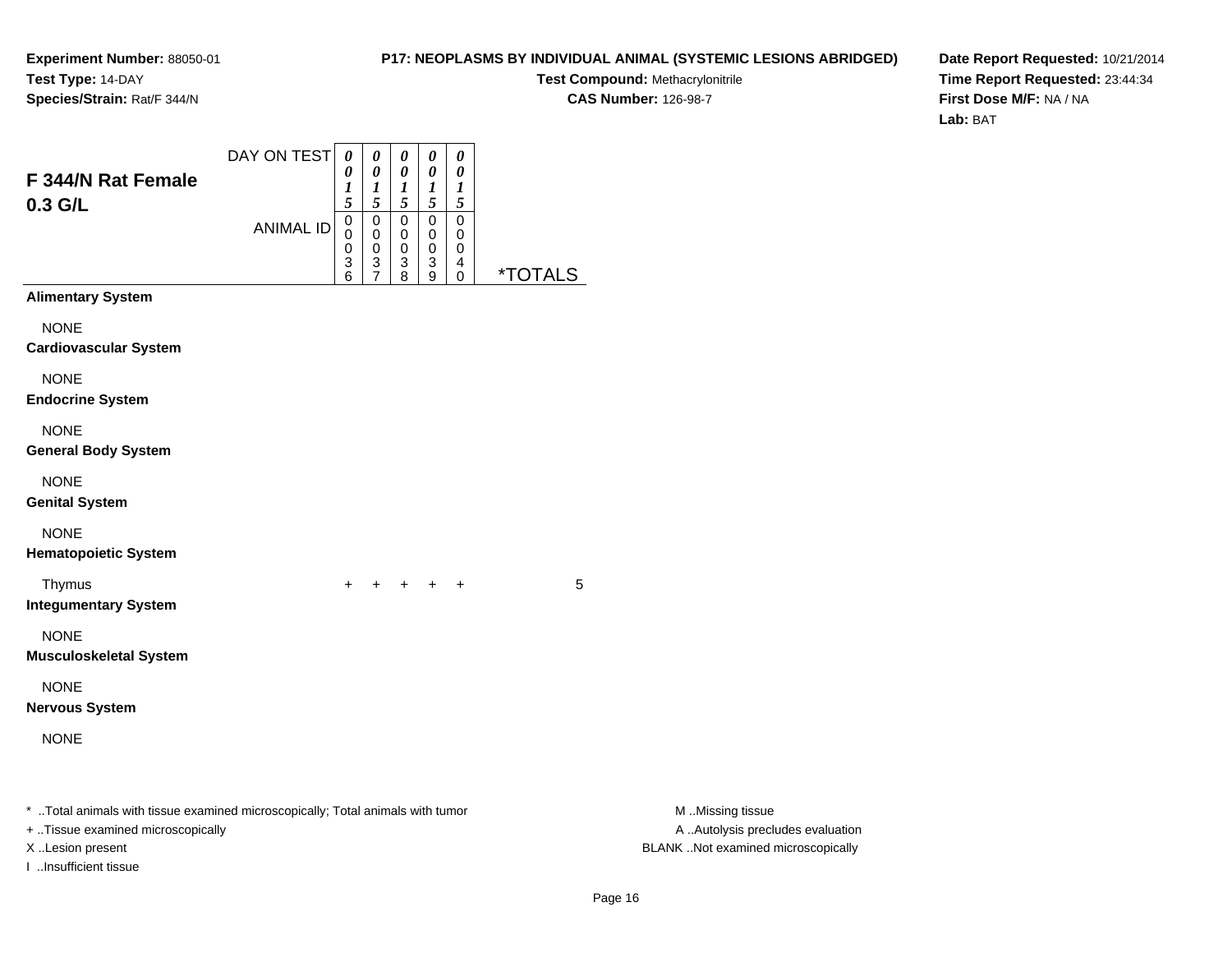#### **P17: NEOPLASMS BY INDIVIDUAL ANIMAL (SYSTEMIC LESIONS ABRIDGED)**

**Test Compound:** Methacrylonitrile**CAS Number:** 126-98-7

**Date Report Requested:** 10/21/2014**Time Report Requested:** 23:44:34**First Dose M/F:** NA / NA**Lab:** BAT

| F 344/N Rat Female<br>$0.3$ G/L             | DAY ON TEST<br><b>ANIMAL ID</b> | 0<br>0<br>1<br>5<br>$\mathbf 0$<br>0<br>$\mathbf 0$<br>3<br>6 | 0<br>0<br>1<br>5<br>0<br>0<br>0<br>3<br>$\overline{7}$ | 0<br>0<br>1<br>5<br>$\Omega$<br>0<br>0<br>3<br>8 | 0<br>0<br>1<br>5<br>$\Omega$<br>0<br>$\Omega$<br>3<br>9 | 0<br>0<br>1<br>5<br>$\Omega$<br>0<br>0<br>4<br>0 | <i><b>*TOTALS</b></i> |
|---------------------------------------------|---------------------------------|---------------------------------------------------------------|--------------------------------------------------------|--------------------------------------------------|---------------------------------------------------------|--------------------------------------------------|-----------------------|
| <b>Respiratory System</b>                   |                                 |                                                               |                                                        |                                                  |                                                         |                                                  |                       |
| <b>NONE</b><br><b>Special Senses System</b> |                                 |                                                               |                                                        |                                                  |                                                         |                                                  |                       |
| <b>NONE</b><br><b>Urinary System</b>        |                                 |                                                               |                                                        |                                                  |                                                         |                                                  |                       |
| <b>NONE</b><br><b>SYSTEMIC LESIONS</b>      |                                 |                                                               |                                                        |                                                  |                                                         |                                                  |                       |
| Multiple Organ                              |                                 | ٠                                                             |                                                        |                                                  |                                                         | ÷                                                | 5                     |

\* ..Total animals with tissue examined microscopically; Total animals with tumor **M** . Missing tissue M ..Missing tissue

+ ..Tissue examined microscopically

I ..Insufficient tissue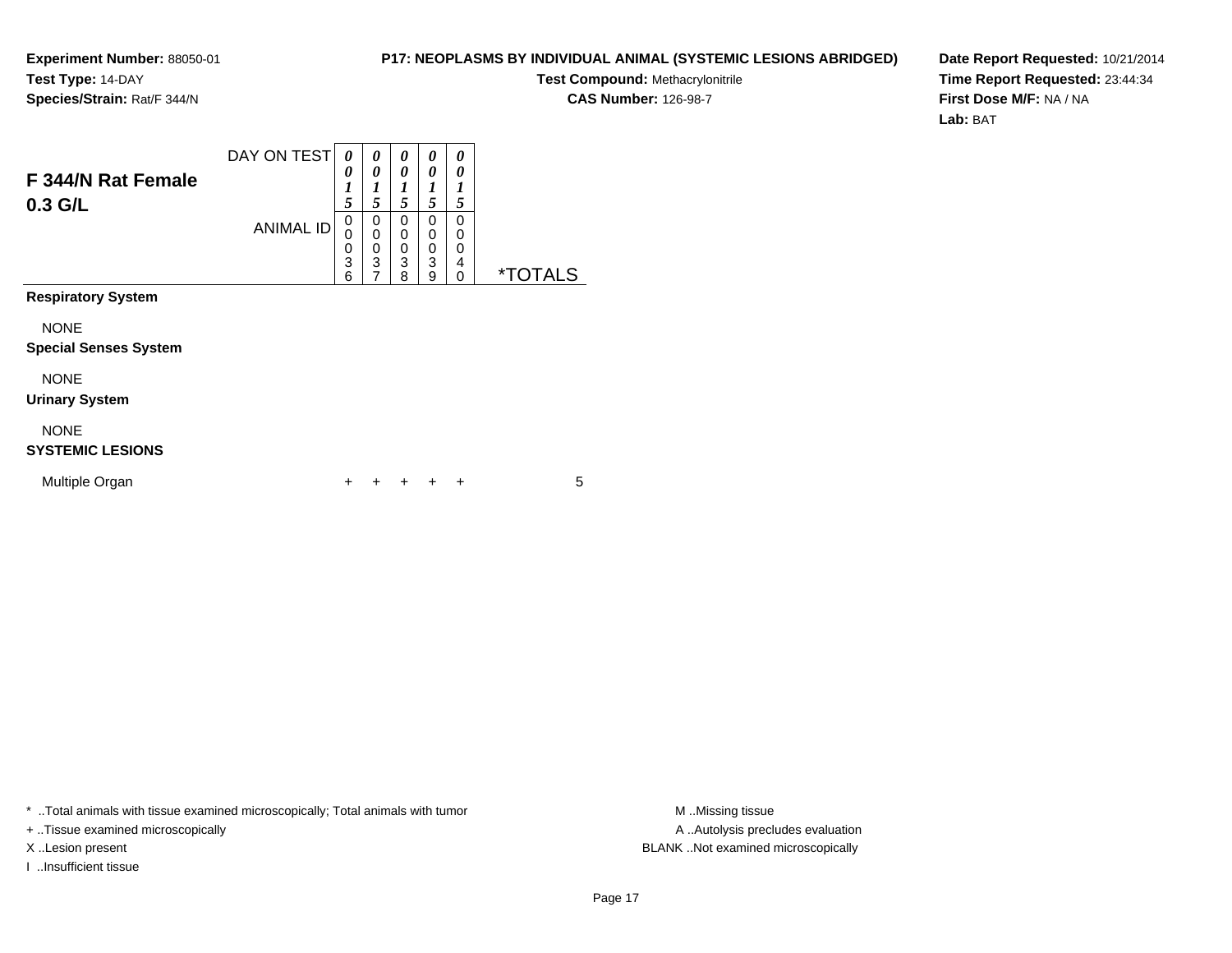**Experiment Number:** 88050-01**Test Type:** 14-DAY

# **P17: NEOPLASMS BY INDIVIDUAL ANIMAL (SYSTEMIC LESIONS ABRIDGED)**

**Test Compound:** Methacrylonitrile**CAS Number:** 126-98-7

**Date Report Requested:** 10/21/2014**Time Report Requested:** 23:44:34**First Dose M/F:** NA / NA**Lab:** BAT

| Species/Strain: Rat/F 344/N     |                                       |
|---------------------------------|---------------------------------------|
| F 344/N Rat Female<br>$0.6$ G/L | DAY ON TEST $\boxed{0}$<br>ANIIMAL IN |
|                                 |                                       |

| <b>CONTEST</b> | 0<br>0           | 0<br>0           | 0<br>0                       | 0                |   |                       |
|----------------|------------------|------------------|------------------------------|------------------|---|-----------------------|
|                | 5                | 5                | $\frac{1}{5}$                | 5                | 5 |                       |
| ANIMAL ID      | 0<br>0<br>0<br>4 | 0<br>0<br>0<br>4 | 0<br>0<br>0<br>$\frac{4}{3}$ | 0<br>0<br>ი<br>4 | 4 | <i><b>*TOTALS</b></i> |
|                |                  | $\overline{2}$   |                              | 4                | 5 |                       |

<sup>+</sup> <sup>+</sup> <sup>+</sup> <sup>+</sup> <sup>5</sup>

**Alimentary System**

NONE

**Cardiovascular System**

NONE

**Endocrine System**

NONE

**General Body System**

NONE

**Genital System**

NONE

**Hematopoietic System**

Thymus

 <sup>+</sup>**Integumentary System**

NONE

**Musculoskeletal System**

NONE

**Nervous System**

NONE

\* ..Total animals with tissue examined microscopically; Total animals with tumor **M** ...Missing tissue M ...Missing tissue

+ ..Tissue examined microscopically

I ..Insufficient tissue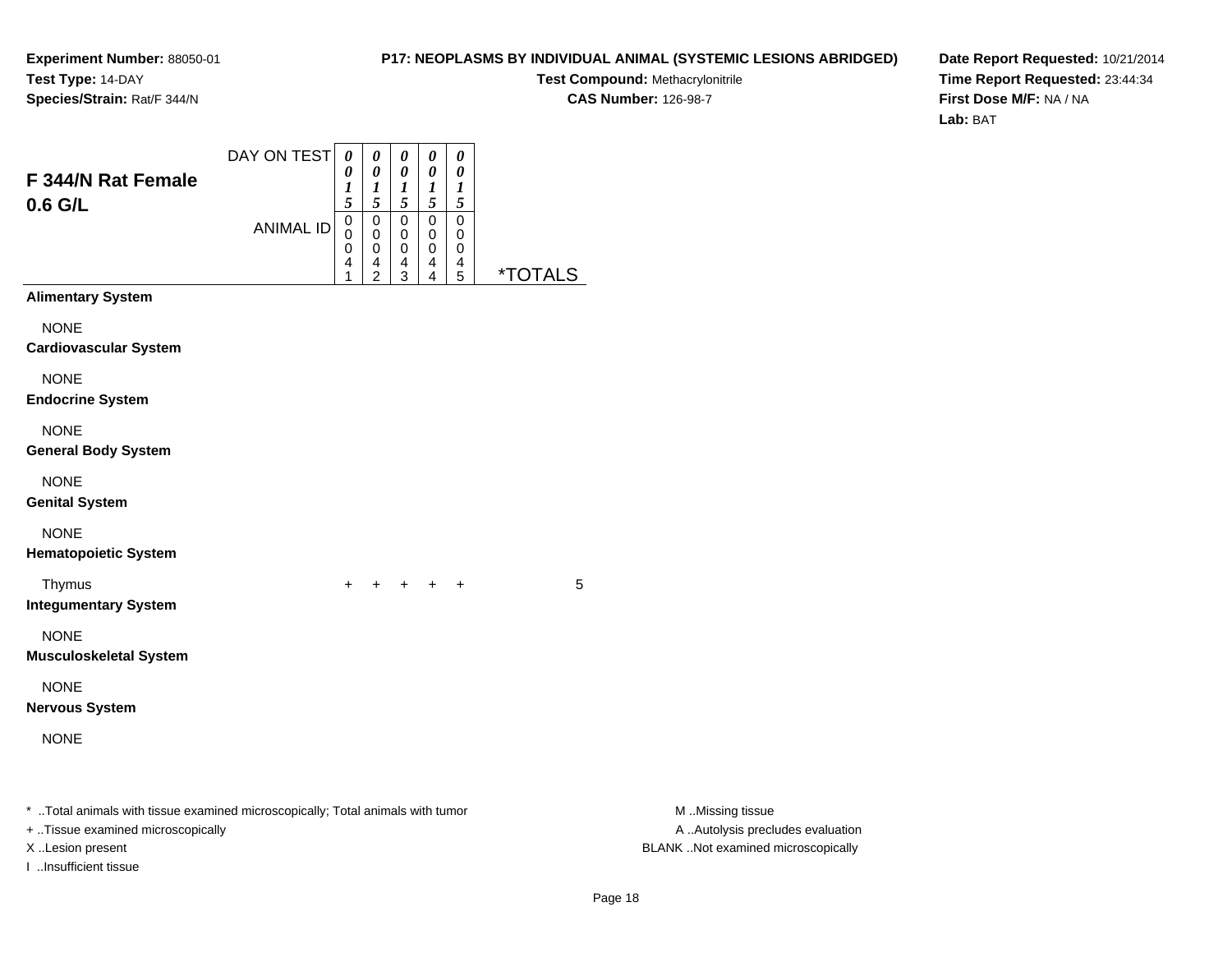#### **P17: NEOPLASMS BY INDIVIDUAL ANIMAL (SYSTEMIC LESIONS ABRIDGED)**

**Test Compound:** Methacrylonitrile

**CAS Number:** 126-98-7

**Date Report Requested:** 10/21/2014**Time Report Requested:** 23:44:34**First Dose M/F:** NA / NA**Lab:** BAT

| F 344/N Rat Female<br>$0.6$ G/L             | DAY ON TEST<br><b>ANIMAL ID</b> | 0<br>0<br>1<br>5<br>0<br>$\Omega$<br>0<br>4<br>4 | 0<br>0<br>1<br>5<br>0<br>$\mathbf 0$<br>$\mathbf 0$<br>4<br>$\overline{2}$ | 0<br>0<br>1<br>5<br>0<br>0<br>$\Omega$<br>4<br>3 | 0<br>0<br>1<br>5<br>$\Omega$<br>$\mathbf 0$<br>$\Omega$<br>4<br>4 | 0<br>0<br>1<br>5<br>0<br>0<br>$\Omega$<br>4<br>5 | <i><b>*TOTALS</b></i> |
|---------------------------------------------|---------------------------------|--------------------------------------------------|----------------------------------------------------------------------------|--------------------------------------------------|-------------------------------------------------------------------|--------------------------------------------------|-----------------------|
| <b>Respiratory System</b>                   |                                 |                                                  |                                                                            |                                                  |                                                                   |                                                  |                       |
| <b>NONE</b><br><b>Special Senses System</b> |                                 |                                                  |                                                                            |                                                  |                                                                   |                                                  |                       |
| <b>NONE</b><br><b>Urinary System</b>        |                                 |                                                  |                                                                            |                                                  |                                                                   |                                                  |                       |
| <b>NONE</b><br><b>SYSTEMIC LESIONS</b>      |                                 |                                                  |                                                                            |                                                  |                                                                   |                                                  |                       |
| Multiple Organ                              |                                 |                                                  |                                                                            |                                                  |                                                                   | $\div$                                           | 5                     |

\* ..Total animals with tissue examined microscopically; Total animals with tumor **M** . Missing tissue M ..Missing tissue

+ ..Tissue examined microscopically

I ..Insufficient tissue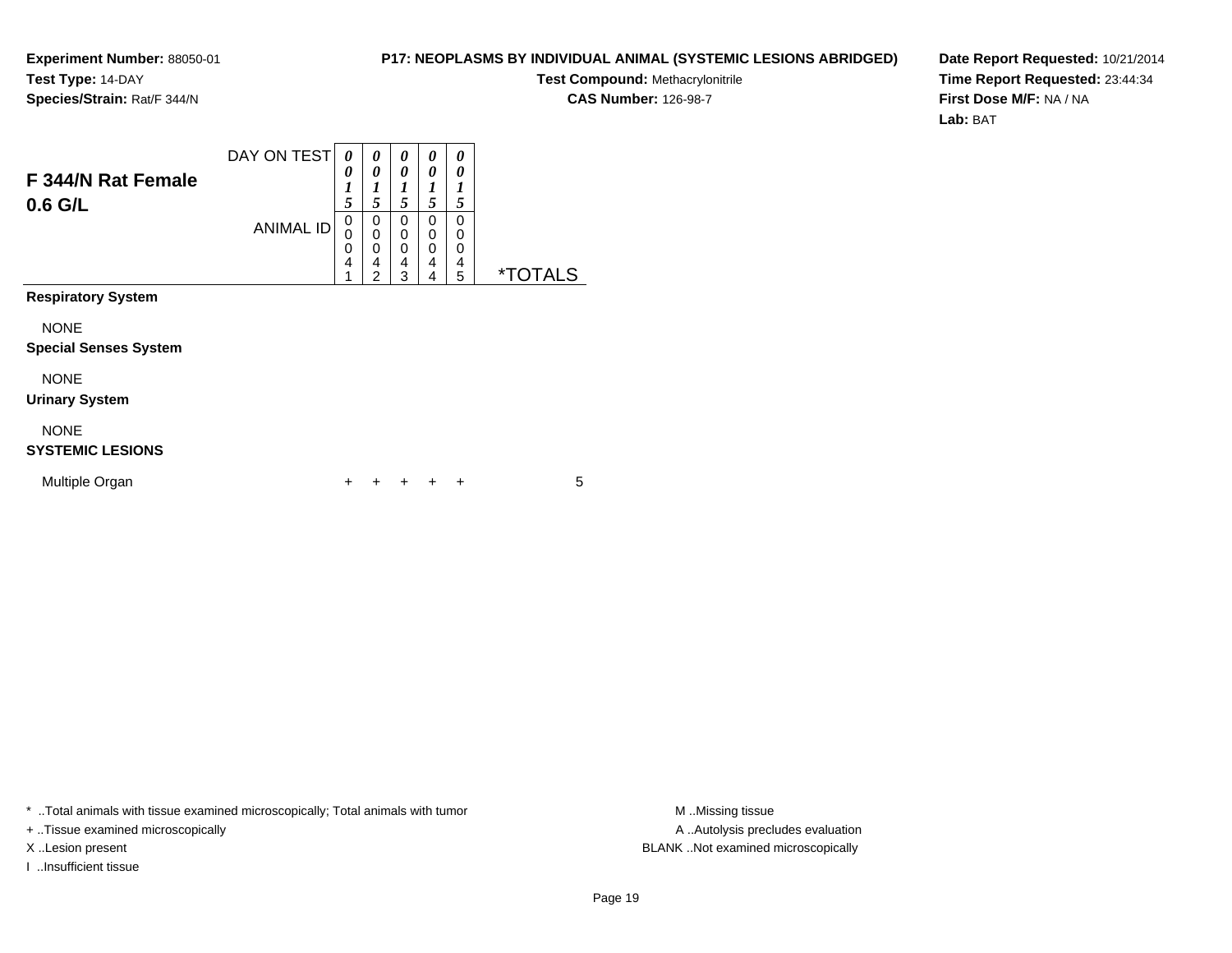#### **P17: NEOPLASMS BY INDIVIDUAL ANIMAL (SYSTEMIC LESIONS ABRIDGED)**

**Test Compound:** Methacrylonitrile**CAS Number:** 126-98-7

| F 344/N Rat Female<br>1.2 G/L                                                                                                                                    | DAY ON TEST<br><b>ANIMAL ID</b> | $\boldsymbol{\theta}$<br>0<br>$\boldsymbol{l}$<br>5<br>$\boldsymbol{0}$<br>0<br>0<br>4<br>6 | 0<br>$\boldsymbol{\theta}$<br>$\boldsymbol{l}$<br>$\mathfrak{s}$<br>$\mathbf 0$<br>$\mathbf 0$<br>$\pmb{0}$<br>4<br>7 | 0<br>$\boldsymbol{\theta}$<br>$\boldsymbol{l}$<br>$\mathfrak{s}$<br>$\pmb{0}$<br>$\mathbf 0$<br>$\pmb{0}$<br>4<br>8 | $\pmb{\theta}$<br>$\pmb{\theta}$<br>$\boldsymbol{l}$<br>$\sqrt{5}$<br>$\boldsymbol{0}$<br>$\mathbf 0$<br>$\pmb{0}$<br>$\overline{\mathbf{4}}$<br>9 | $\pmb{\theta}$<br>$\pmb{\theta}$<br>$\boldsymbol{l}$<br>$\mathfrak{s}$<br>$\pmb{0}$<br>0<br>$\mathbf 0$<br>$\sqrt{5}$<br>$\pmb{0}$ | <i><b>*TOTALS</b></i> |                                                                                             |
|------------------------------------------------------------------------------------------------------------------------------------------------------------------|---------------------------------|---------------------------------------------------------------------------------------------|-----------------------------------------------------------------------------------------------------------------------|---------------------------------------------------------------------------------------------------------------------|----------------------------------------------------------------------------------------------------------------------------------------------------|------------------------------------------------------------------------------------------------------------------------------------|-----------------------|---------------------------------------------------------------------------------------------|
| <b>Alimentary System</b>                                                                                                                                         |                                 |                                                                                             |                                                                                                                       |                                                                                                                     |                                                                                                                                                    |                                                                                                                                    |                       |                                                                                             |
| <b>NONE</b><br><b>Cardiovascular System</b>                                                                                                                      |                                 |                                                                                             |                                                                                                                       |                                                                                                                     |                                                                                                                                                    |                                                                                                                                    |                       |                                                                                             |
| <b>NONE</b><br><b>Endocrine System</b>                                                                                                                           |                                 |                                                                                             |                                                                                                                       |                                                                                                                     |                                                                                                                                                    |                                                                                                                                    |                       |                                                                                             |
| <b>NONE</b><br><b>General Body System</b>                                                                                                                        |                                 |                                                                                             |                                                                                                                       |                                                                                                                     |                                                                                                                                                    |                                                                                                                                    |                       |                                                                                             |
| <b>NONE</b><br><b>Genital System</b>                                                                                                                             |                                 |                                                                                             |                                                                                                                       |                                                                                                                     |                                                                                                                                                    |                                                                                                                                    |                       |                                                                                             |
| <b>NONE</b><br><b>Hematopoietic System</b>                                                                                                                       |                                 |                                                                                             |                                                                                                                       |                                                                                                                     |                                                                                                                                                    |                                                                                                                                    |                       |                                                                                             |
| Thymus<br><b>Integumentary System</b>                                                                                                                            |                                 |                                                                                             |                                                                                                                       | $+$ $+$ $+$ $+$                                                                                                     |                                                                                                                                                    |                                                                                                                                    | 5                     |                                                                                             |
| <b>NONE</b><br><b>Musculoskeletal System</b>                                                                                                                     |                                 |                                                                                             |                                                                                                                       |                                                                                                                     |                                                                                                                                                    |                                                                                                                                    |                       |                                                                                             |
| <b>NONE</b><br><b>Nervous System</b>                                                                                                                             |                                 |                                                                                             |                                                                                                                       |                                                                                                                     |                                                                                                                                                    |                                                                                                                                    |                       |                                                                                             |
| <b>NONE</b>                                                                                                                                                      |                                 |                                                                                             |                                                                                                                       |                                                                                                                     |                                                                                                                                                    |                                                                                                                                    |                       |                                                                                             |
| * Total animals with tissue examined microscopically; Total animals with tumor<br>+ Tissue examined microscopically<br>X Lesion present<br>I Insufficient tissue |                                 |                                                                                             |                                                                                                                       |                                                                                                                     |                                                                                                                                                    |                                                                                                                                    |                       | M Missing tissue<br>A  Autolysis precludes evaluation<br>BLANK Not examined microscopically |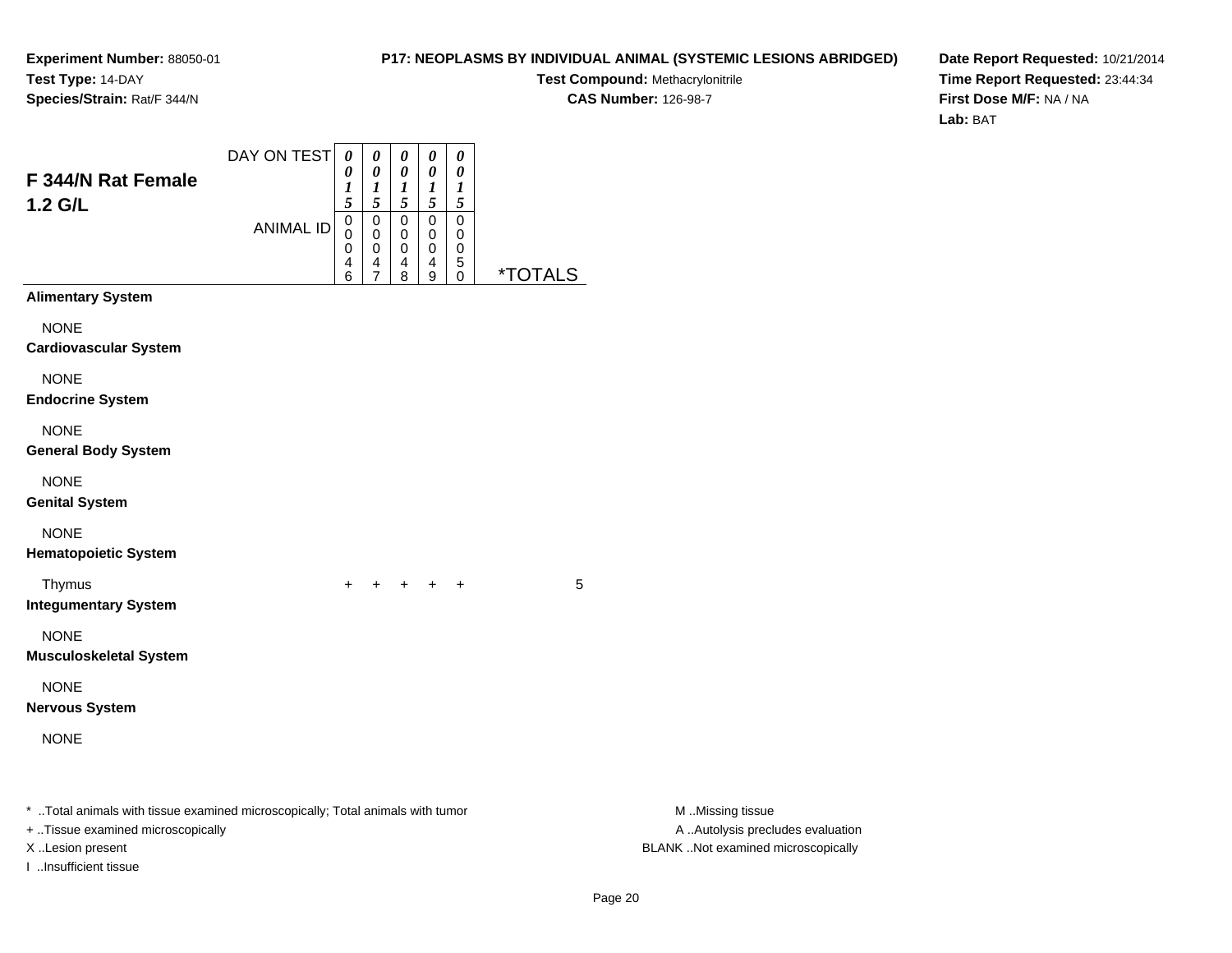#### **P17: NEOPLASMS BY INDIVIDUAL ANIMAL (SYSTEMIC LESIONS ABRIDGED)**

**Test Compound:** Methacrylonitrile**CAS Number:** 126-98-7

**Date Report Requested:** 10/21/2014**Time Report Requested:** 23:44:34**First Dose M/F:** NA / NA**Lab:** BAT

| F 344/N Rat Female<br>$1.2$ G/L             | DAY ON TEST<br><b>ANIMAL ID</b> | 0<br>0<br>$\boldsymbol{l}$<br>5<br>0<br>0<br>0<br>4<br>6 | 0<br>0<br>1<br>5<br>0<br>$\mathbf 0$<br>0<br>4<br>7 | 0<br>0<br>1<br>5<br>$\Omega$<br>$\mathbf 0$<br>$\mathbf 0$<br>4<br>8 | 0<br>0<br>1<br>5<br>0<br>0<br>$\Omega$<br>4<br>9 | 0<br>0<br>1<br>5<br>0<br>0<br>0<br>5<br>$\Omega$ | <i><b>*TOTALS</b></i> |
|---------------------------------------------|---------------------------------|----------------------------------------------------------|-----------------------------------------------------|----------------------------------------------------------------------|--------------------------------------------------|--------------------------------------------------|-----------------------|
| <b>Respiratory System</b>                   |                                 |                                                          |                                                     |                                                                      |                                                  |                                                  |                       |
| <b>NONE</b><br><b>Special Senses System</b> |                                 |                                                          |                                                     |                                                                      |                                                  |                                                  |                       |
| <b>NONE</b><br><b>Urinary System</b>        |                                 |                                                          |                                                     |                                                                      |                                                  |                                                  |                       |
| <b>NONE</b><br><b>SYSTEMIC LESIONS</b>      |                                 |                                                          |                                                     |                                                                      |                                                  |                                                  |                       |
| Multiple Organ                              |                                 | ٠                                                        |                                                     |                                                                      |                                                  | ÷                                                | 5                     |

\* ..Total animals with tissue examined microscopically; Total animals with tumor **M** . Missing tissue M ..Missing tissue

+ ..Tissue examined microscopically

I ..Insufficient tissue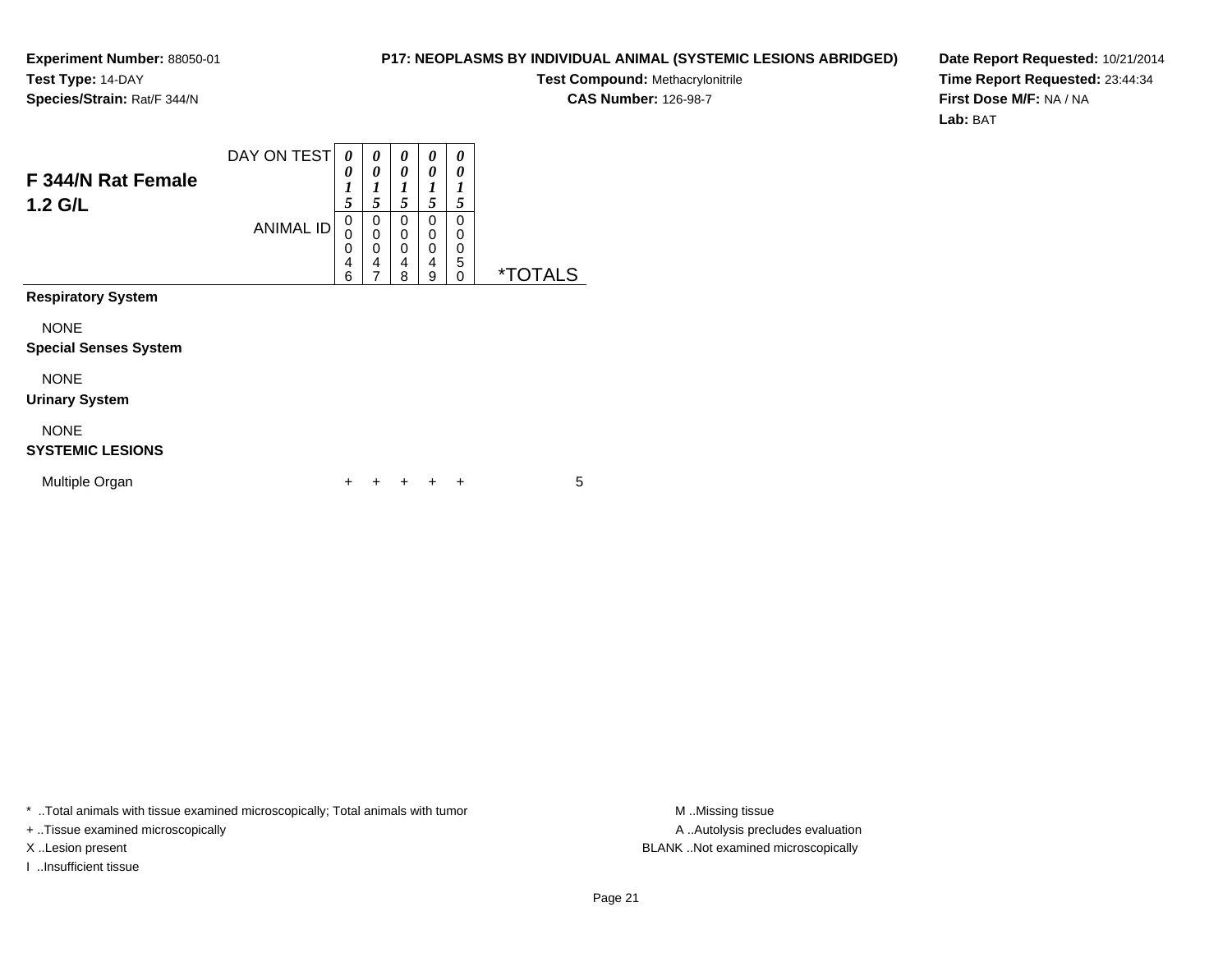I ..Insufficient tissue

### **P17: NEOPLASMS BY INDIVIDUAL ANIMAL (SYSTEMIC LESIONS ABRIDGED)**

**Test Compound:** Methacrylonitrile**CAS Number:** 126-98-7

**Date Report Requested:** 10/21/2014**Time Report Requested:** 23:44:34**First Dose M/F:** NA / NA**Lab:** BAT

| F 344/N Rat Female<br>2.4 G/L                                                                                       | DAY ON TEST      | $\boldsymbol{\theta}$<br>0<br>1<br>$\bar{s}$ | 0<br>0<br>$\frac{1}{5}$                                      | 0<br>$\pmb{\theta}$<br>$\frac{1}{5}$                   | $\pmb{\theta}$<br>$\boldsymbol{\theta}$<br>$\frac{1}{5}$      | 0<br>0<br>$\frac{1}{5}$                              |                       |                                                       |
|---------------------------------------------------------------------------------------------------------------------|------------------|----------------------------------------------|--------------------------------------------------------------|--------------------------------------------------------|---------------------------------------------------------------|------------------------------------------------------|-----------------------|-------------------------------------------------------|
|                                                                                                                     | <b>ANIMAL ID</b> | 0<br>0<br>0<br>5<br>1                        | $\pmb{0}$<br>$\mathbf 0$<br>$\pmb{0}$<br>5<br>$\overline{2}$ | $\pmb{0}$<br>$\mathbf 0$<br>$\pmb{0}$<br>$\frac{5}{3}$ | $\mathbf 0$<br>0<br>$\pmb{0}$<br>5<br>$\overline{\mathbf{4}}$ | 0<br>0<br>0<br>$\begin{array}{c} 5 \\ 5 \end{array}$ | <i><b>*TOTALS</b></i> |                                                       |
| <b>Alimentary System</b>                                                                                            |                  |                                              |                                                              |                                                        |                                                               |                                                      |                       |                                                       |
| <b>NONE</b><br><b>Cardiovascular System</b>                                                                         |                  |                                              |                                                              |                                                        |                                                               |                                                      |                       |                                                       |
| <b>NONE</b><br><b>Endocrine System</b>                                                                              |                  |                                              |                                                              |                                                        |                                                               |                                                      |                       |                                                       |
| <b>NONE</b><br><b>General Body System</b>                                                                           |                  |                                              |                                                              |                                                        |                                                               |                                                      |                       |                                                       |
| <b>NONE</b><br><b>Genital System</b>                                                                                |                  |                                              |                                                              |                                                        |                                                               |                                                      |                       |                                                       |
| <b>NONE</b><br><b>Hematopoietic System</b>                                                                          |                  |                                              |                                                              |                                                        |                                                               |                                                      |                       |                                                       |
| Thymus<br><b>Integumentary System</b>                                                                               |                  | $+$                                          |                                                              |                                                        | $+ + + + +$                                                   |                                                      | 5                     |                                                       |
| <b>NONE</b><br><b>Musculoskeletal System</b>                                                                        |                  |                                              |                                                              |                                                        |                                                               |                                                      |                       |                                                       |
| <b>NONE</b><br><b>Nervous System</b>                                                                                |                  |                                              |                                                              |                                                        |                                                               |                                                      |                       |                                                       |
| <b>NONE</b>                                                                                                         |                  |                                              |                                                              |                                                        |                                                               |                                                      |                       |                                                       |
| * Total animals with tissue examined microscopically; Total animals with tumor<br>+ Tissue examined microscopically |                  |                                              |                                                              |                                                        |                                                               |                                                      |                       | M Missing tissue<br>A  Autolysis precludes evaluation |

X ..Lesion present BLANK ..Not examined microscopically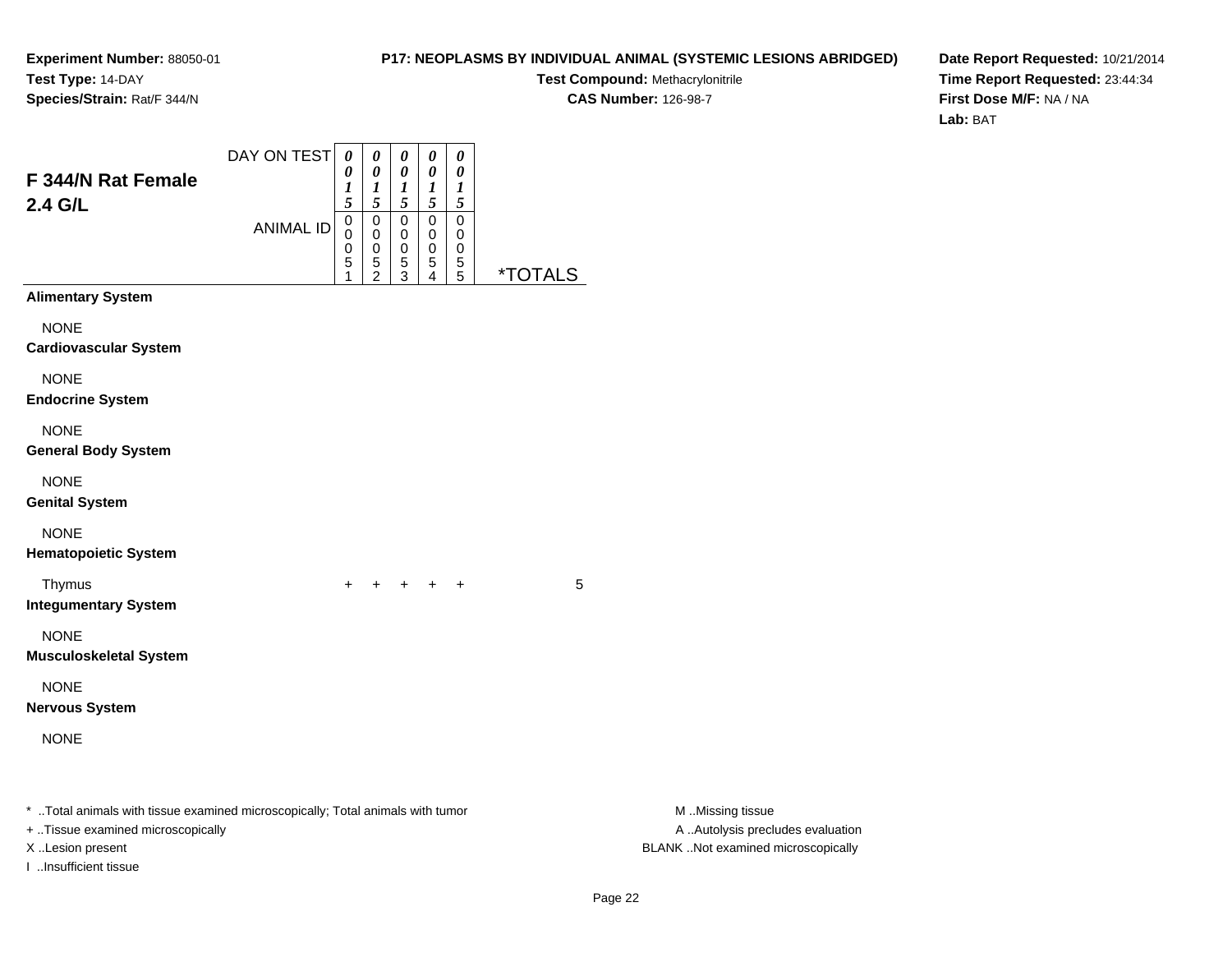#### **P17: NEOPLASMS BY INDIVIDUAL ANIMAL (SYSTEMIC LESIONS ABRIDGED)**

**Test Compound:** Methacrylonitrile**CAS Number:** 126-98-7

**Date Report Requested:** 10/21/2014**Time Report Requested:** 23:44:34**First Dose M/F:** NA / NA**Lab:** BAT

| F 344/N Rat Female<br>2.4 G/L               | DAY ON TEST      | 0<br>0<br>1<br>5      | 0<br>0<br>1<br>5                             | 0<br>0<br>1<br>5      | 0<br>0<br>1<br>5      | 0<br>0<br>1<br>5             |                       |
|---------------------------------------------|------------------|-----------------------|----------------------------------------------|-----------------------|-----------------------|------------------------------|-----------------------|
|                                             | <b>ANIMAL ID</b> | 0<br>0<br>0<br>5<br>1 | 0<br>$\mathbf 0$<br>0<br>5<br>$\overline{2}$ | 0<br>0<br>0<br>5<br>3 | 0<br>0<br>0<br>5<br>4 | $\Omega$<br>0<br>0<br>5<br>5 | <i><b>*TOTALS</b></i> |
| <b>Respiratory System</b>                   |                  |                       |                                              |                       |                       |                              |                       |
| <b>NONE</b><br><b>Special Senses System</b> |                  |                       |                                              |                       |                       |                              |                       |
| <b>NONE</b><br><b>Urinary System</b>        |                  |                       |                                              |                       |                       |                              |                       |
| <b>NONE</b><br><b>SYSTEMIC LESIONS</b>      |                  |                       |                                              |                       |                       |                              |                       |
| Multiple Organ                              |                  | ٠                     |                                              |                       |                       | ÷                            | 5                     |

\* ..Total animals with tissue examined microscopically; Total animals with tumor **M** . Missing tissue M ..Missing tissue

+ ..Tissue examined microscopically

I ..Insufficient tissue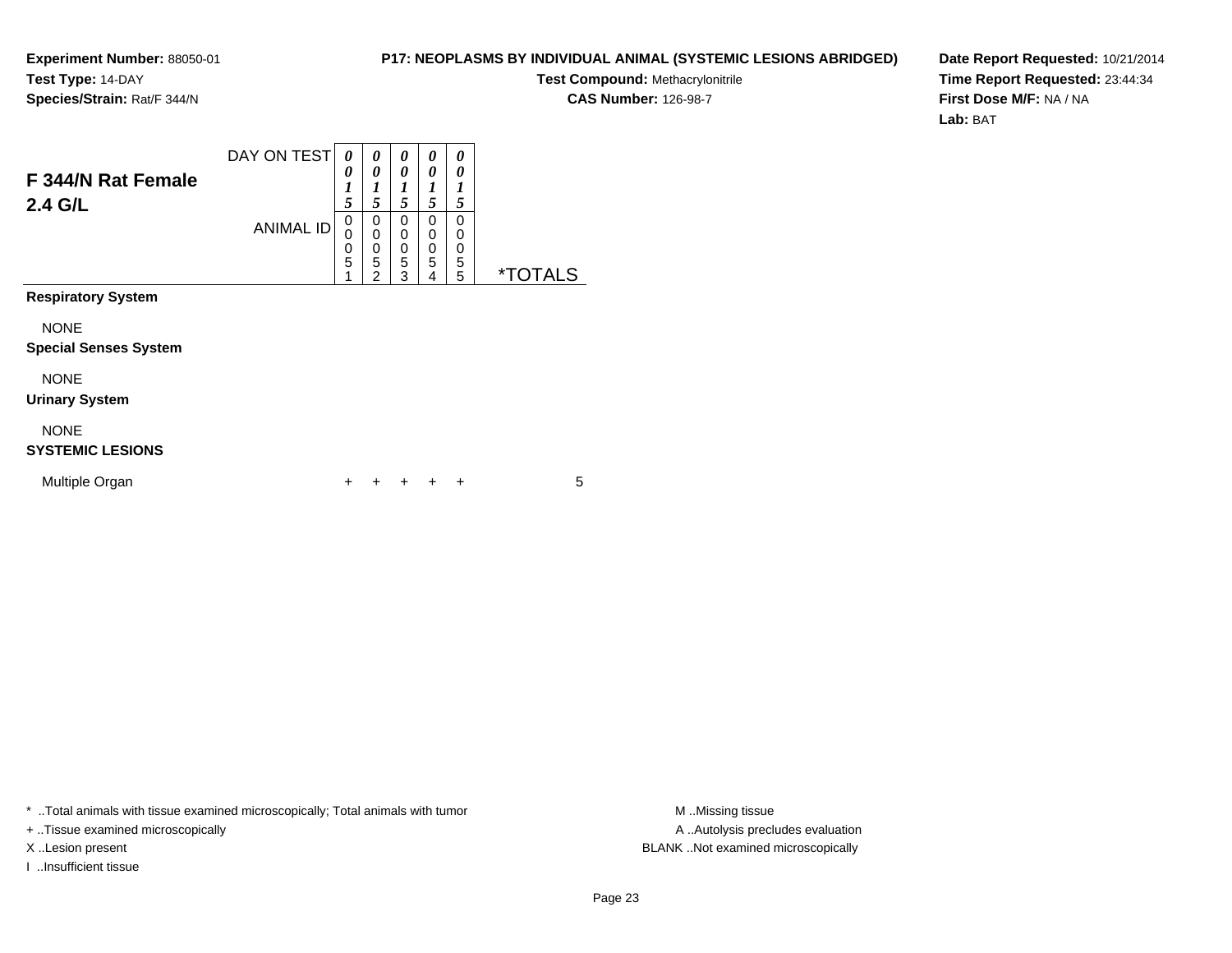**P17: NEOPLASMS BY INDIVIDUAL ANIMAL (SYSTEMIC LESIONS ABRIDGED)**

**Test Compound:** Methacrylonitrile

**CAS Number:** 126-98-7

**Date Report Requested:** 10/21/2014**Time Report Requested:** 23:44:34**First Dose M/F:** NA / NA**Lab:** BAT

| F 344/N Rat Female<br>4.8 G/L                      | DAY ON TEST<br><b>ANIMAL ID</b> | 0<br>0<br>1<br>5<br>0<br>0<br>0<br>5<br>6 | 0<br>0<br>1<br>5<br>0<br>0<br>0<br>5<br>7 | 0<br>0<br>1<br>5<br>$\mathbf 0$<br>0<br>0<br>5<br>8 | $\pmb{\theta}$<br>0<br>1<br>5<br>$\mathbf 0$<br>0<br>0<br>5<br>9 | 0<br>0<br>1<br>5<br>0<br>0<br>0<br>6<br>0 | <i><b>*TOTALS</b></i> |
|----------------------------------------------------|---------------------------------|-------------------------------------------|-------------------------------------------|-----------------------------------------------------|------------------------------------------------------------------|-------------------------------------------|-----------------------|
| <b>Alimentary System</b>                           |                                 |                                           |                                           |                                                     |                                                                  |                                           |                       |
| Intestine Small, Duodenum                          |                                 | ٠                                         | $\ddot{}$                                 | ٠                                                   | ÷                                                                | $\ddot{}$                                 | 5                     |
| Liver                                              |                                 | +                                         | $\ddot{}$                                 | $+$                                                 | $\ddot{}$                                                        | +                                         | 5                     |
| Stomach, Forestomach                               |                                 | $\ddot{}$                                 | $\ddot{}$                                 |                                                     | $+$ $+$                                                          | $\ddot{}$                                 | 5                     |
| Stomach, Glandular<br><b>Cardiovascular System</b> |                                 | +                                         | $\ddot{}$                                 | $\ddot{}$                                           | $+$                                                              | $\ddot{}$                                 | 5                     |
| <b>NONE</b><br><b>Endocrine System</b>             |                                 |                                           |                                           |                                                     |                                                                  |                                           |                       |
| <b>Adrenal Cortex</b><br>Adrenal Medulla           |                                 | +<br>$\ddot{}$                            | +<br>$\ddot{}$                            | +<br>$\ddot{}$                                      | ٠<br>$\ddot{}$                                                   | ٠<br>$\ddot{}$                            | 5<br>5                |
| <b>General Body System</b>                         |                                 |                                           |                                           |                                                     |                                                                  |                                           |                       |
| <b>NONE</b><br><b>Genital System</b>               |                                 |                                           |                                           |                                                     |                                                                  |                                           |                       |
| <b>NONE</b><br><b>Hematopoietic System</b>         |                                 |                                           |                                           |                                                     |                                                                  |                                           |                       |
| Spleen                                             |                                 | ٠                                         | ٠                                         | ÷                                                   | ÷                                                                | +                                         | 5                     |
| Thymus<br><b>Integumentary System</b>              |                                 | +                                         | +                                         | +                                                   | $\div$                                                           | +                                         | 5                     |
| <b>NONE</b>                                        |                                 |                                           |                                           |                                                     |                                                                  |                                           |                       |

\* ..Total animals with tissue examined microscopically; Total animals with tumor **M** . Missing tissue M ..Missing tissue

+ ..Tissue examined microscopically

**Experiment Number:** 88050-01

**Species/Strain:** Rat/F 344/N

**Test Type:** 14-DAY

I ..Insufficient tissue